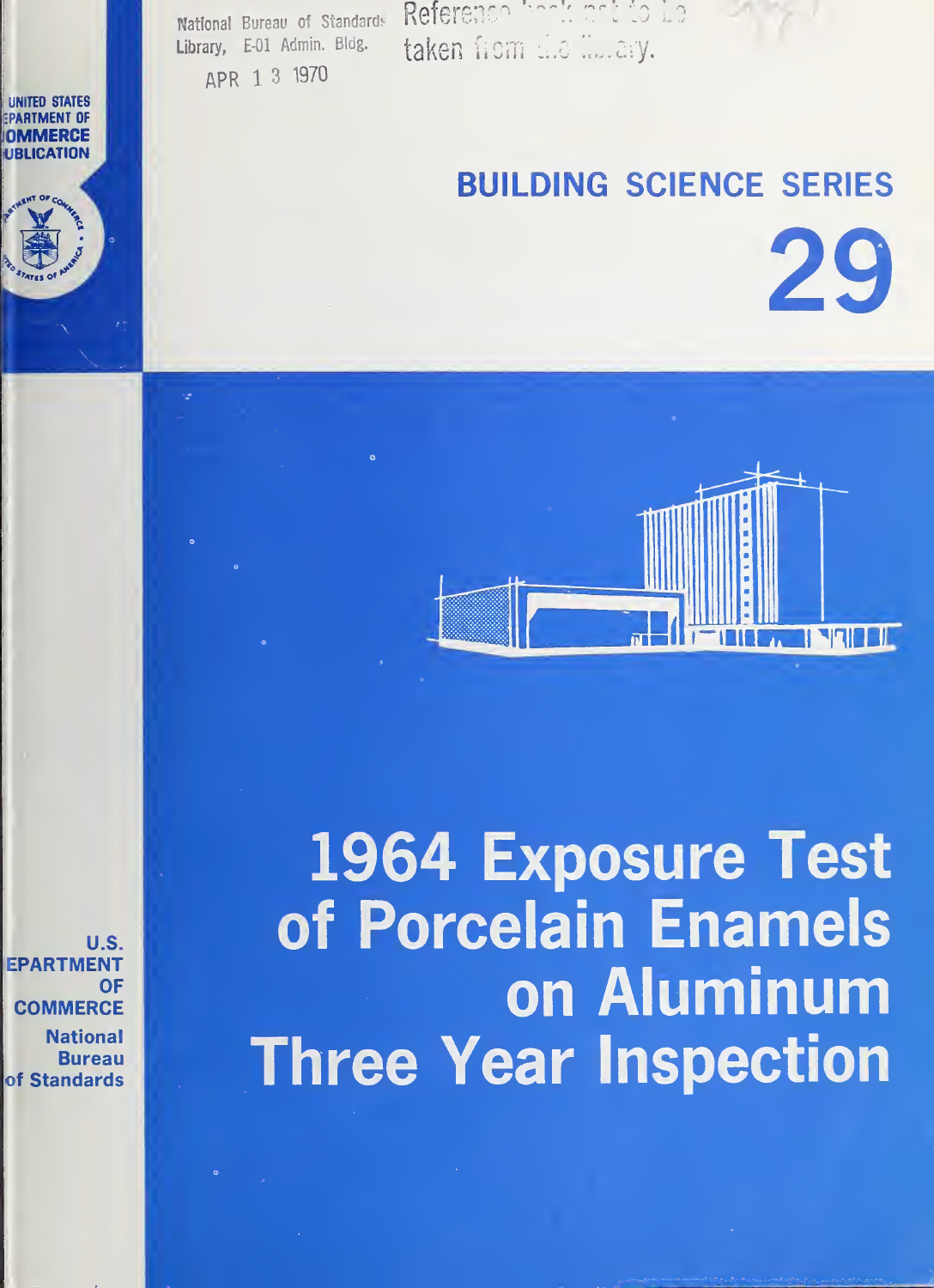#### Announcing—^The Building Science Series

The "Building Science Series" disseminates technical information developed at the Bureau on building materials, components, systems, and whole structures. The series presents research results, test methods, and performance criteria related to the structural and environmental functions and the durability and safety characteristics of building elements and systems.

These publications, similar in style and content to the NBS Building Materials and Structure Reports (1938-59), are directed toward the manufacturing, design, and construction segments of the building industry, standards organizations, officials responsible for building codes, and scientists and engineers concerned with the properties of building materials.

The material for this series originates principally in the Building Research Division of the NBS Institute for Applied Technology. Published or in preparation are:

- BSSO. Building Research at the National Bureau of Standards. (In press)
- BSS1. Performance of Buildings—Concept and Measurement. Man and His Shelter. \$2.75<br>BSS2. Interrelations Between Cement and Concrete Properties: Part 1, Materials and
- Interrelations Between Cement and Concrete Properties: Part 1, Materials and Techniques, Water Requirements and Trace Elements. 35 cents
- BSS3. Doors as Barriers to Fire and Smoke. 15 cents
- BSS4. Weather Resistance of Porcelain Enamels : Effect of Exposure Site and Other Variables After Seven Years. 20 cents
- BSS5. Interrelations Between Cement and Concrete Properties: Part 2, Sulfate Expansion, Heat of Hydration, and Autoclave Expansion. 35 cents
- BSS6. Some Properties of the Calcium Aluminoferrite Hydrates. 20 cents
- BSS7. Organic Coatings. Properties, Selection, and Use. \$2.50
- BSS8. Interrelations Between Cement and Concrete Properties: Part 3, Compressive Strengths of Portland Cement Test Mortars and Steam-Cured Mortars. 55 cents
- BSS9. Thermal-Shock Resistance for Built-Up Membranes. 20 cents
- BSSIO. Field Burnout Tests of Apartment Dwelling Units. 25 cents
- BSSll. Fire Resistance of Steel Deck Floor Assemblies. 25 cents
- BSS12. Performance of Square-Edged Orifices and Orifice-Target Combinations as Air Mixers. 15 cents
- BSS13. Shrinkage and Creep in Prestressed Concrete. 15 cents
- BSS14. Experimental Determination of Eccentricity of Floor Loads Applied to a Bearing Wall. 15 cents
- BSS15. Interrelations Between Cement and Concrete Properties: Part 4, Shrinkage of Hardened Portland Cement Pastes. 75 cents
- BSS16. Techniques for the Survey and Evaluation of Live Floor Loads and Fire Loads in Modern Office Buildings. 40 cents
- BSS17. Causes of Variation in Chemical Analyses and Physical Tests of Portland Cement. 40 cents
- BSS18. Smoke and Gases Produced by Burning Aircraft Interior Materials. 35 cents
- BSS19. A Study of the Variables Involved in the Saturating of Roofing Felts. 30 cents
- BSS20. Proceedings of a Seminar on the Durability of Insulating Glass. (75 cents)
- BSS21. Algorithms for Psychrometric Calculations. (55 cents)
- BSS22. Investigation of Performance Characteristics for Sanitary Plumbing Fixtures. (70 cents)
- BSS23. Hail Resistance of Roofing Products. 25 cents
- BSS24. Natural Weathering of Mineral Stabilized Asphalt Coatings on Organic Felt. 30 cents
- BSS25. Structural Performance Test of a Building System. \$1.25
- BSS26. Radiation Errors in Air Ducts Under Nonisothermal Conditions Using Thermocouples, Thermistors, and a Resistance Thermometer. 25 cents
- BSS27. Performance of Louvered Devices as Air Mixers. (In press)

Send orders wtih remittance to: Superintendent of Documents, U.S. Government Printing Office, Washington, D.C. Remittances from foreign countries should include an additional one-fourth of the purchase price for postage.

[See mailing list announcement on last page.]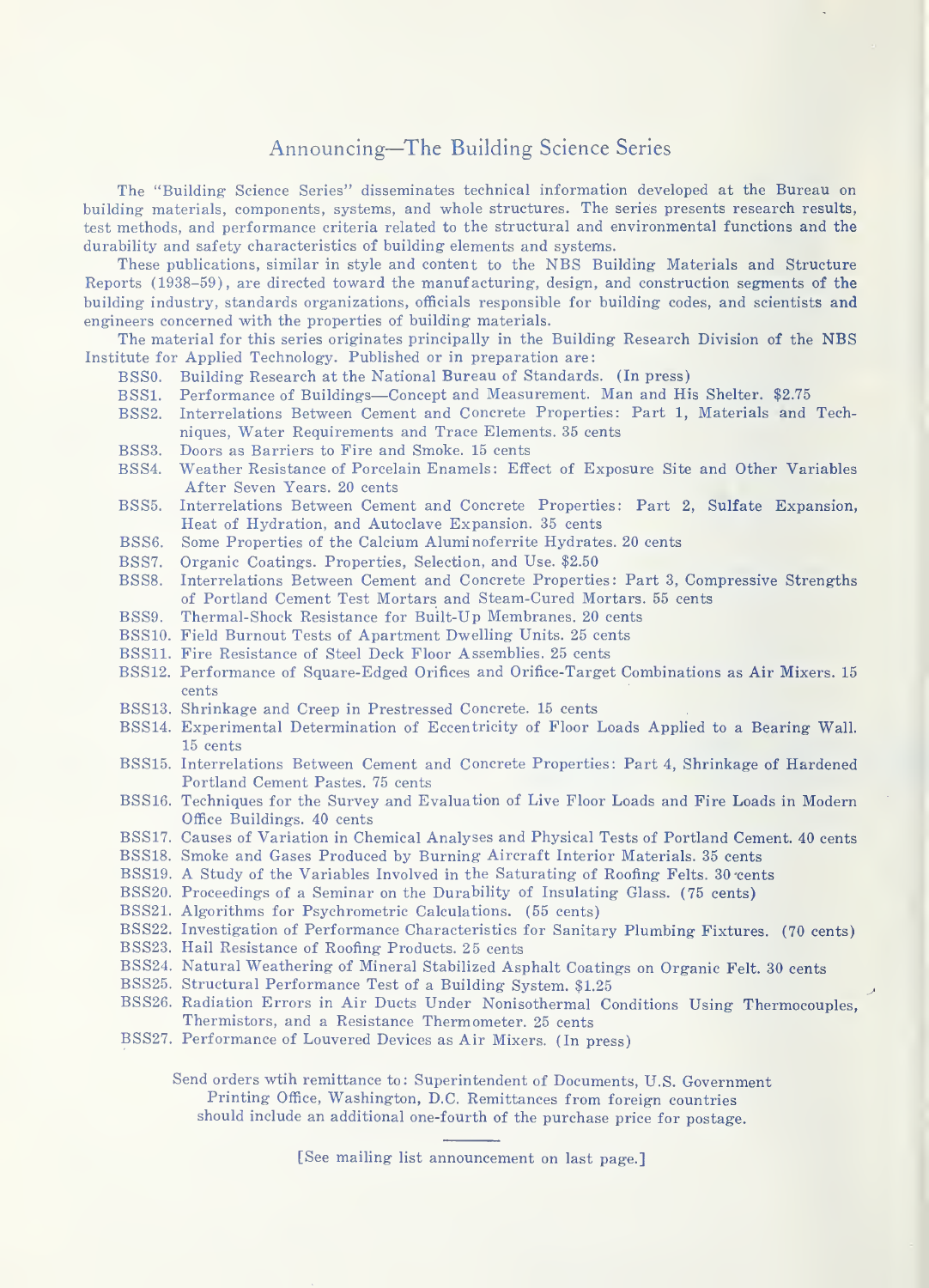UNITED STATES DEPARTMENT OF COMMERCE • Maurice H. Stans, Secretary NATIONAL BUREAU OF STANDARDS<sup>®</sup> Lewis M. Branscomb, Director

# 1964 Exposure Test of Porcelain Enamels on Aluminum Three Year Inspection

Margaret A. Baker

Building Research Division Institute for Applied Technology National Bureau of Standards Washington, D.C. 20234



## Building Science Series 29 ^

Nat. Bur. Stand. (U.S.), Bldg. Sci. Ser. 29, 13 pages (April 1970) CODEN: BSSNB

Issued April 1970

For sale by the Superintendent of Documents, U.S. Governmenr Printing Office Washington, D.C. 20402 (Order by SD Catalog No. C 13.29/2:29), Price 25 cents.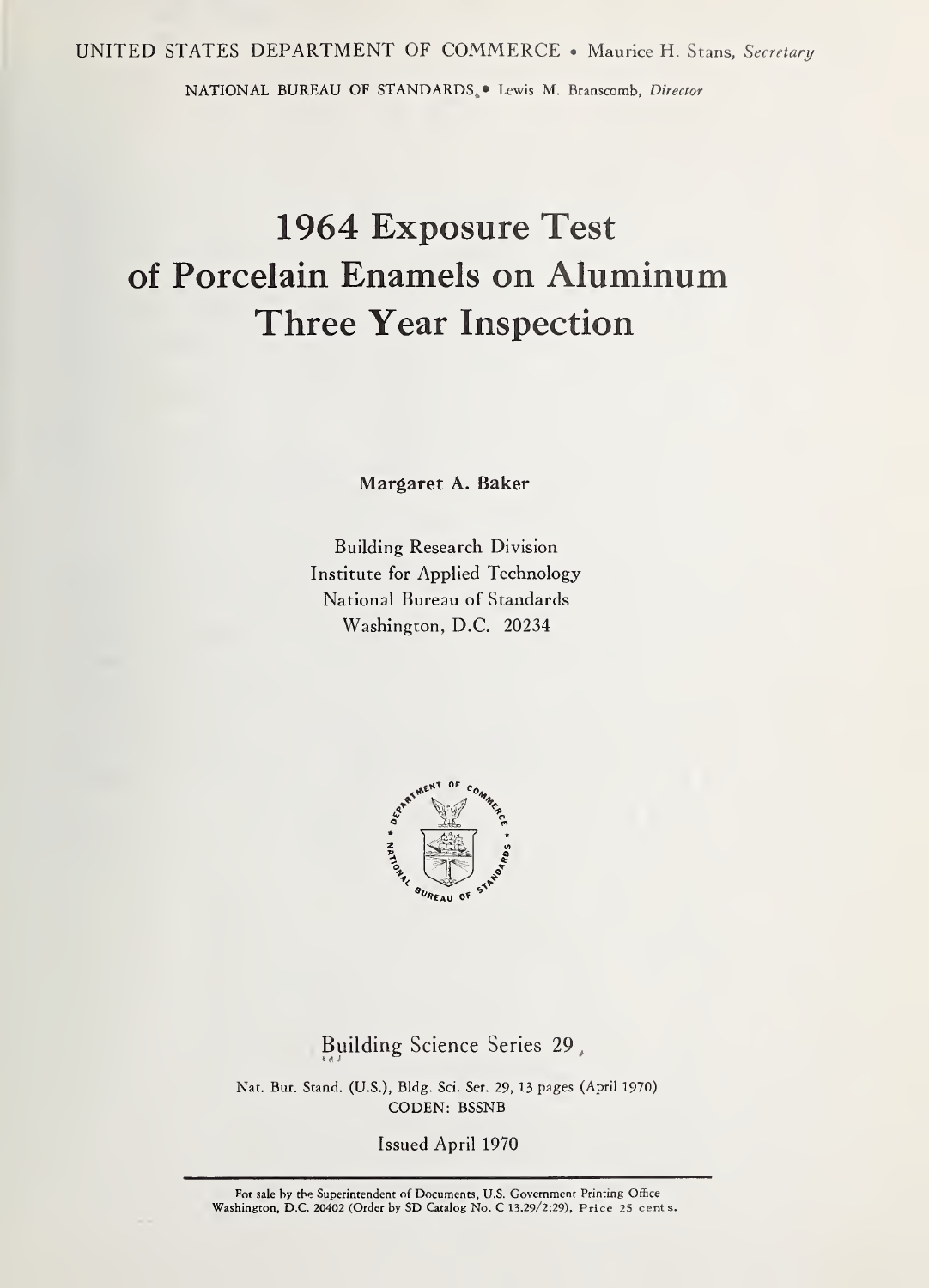NATIONAL BUREAU OF STANDARDS APR 1 3 1970<br> $\eta_{o} \frac{1}{4}$  ace,  $\text{Re} \frac{1}{4}$ ,<br> $\frac{1}{4}$   $\frac{1}{4}$   $\frac{1}{3}$  $.058$ 1970 Poky 1.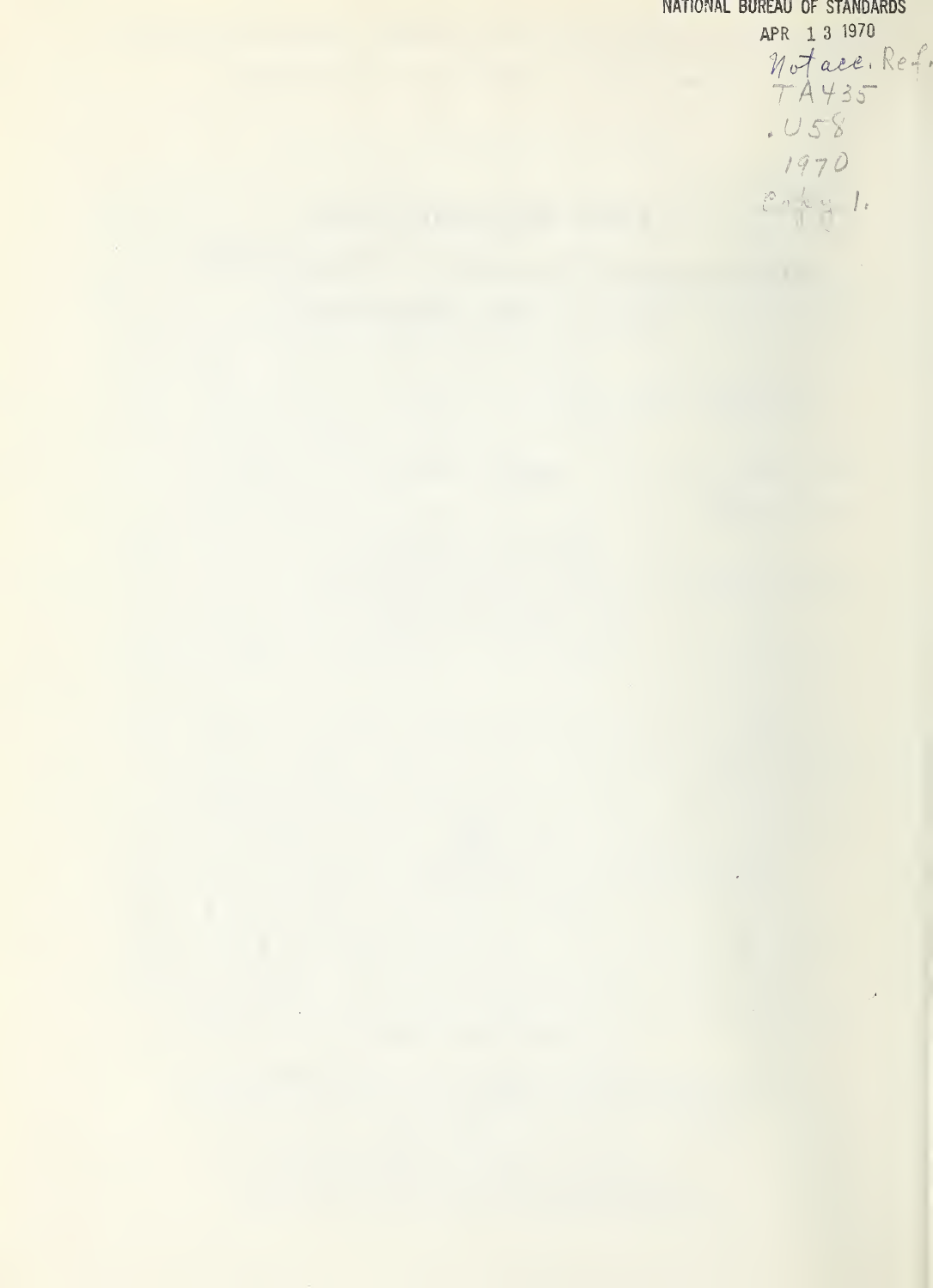|                                                                                   | Page    |
|-----------------------------------------------------------------------------------|---------|
|                                                                                   | $\perp$ |
|                                                                                   | 1       |
|                                                                                   | 1       |
|                                                                                   | 1       |
|                                                                                   | -1      |
|                                                                                   | 2       |
|                                                                                   | 3       |
|                                                                                   | 3       |
|                                                                                   | 3       |
|                                                                                   | 3       |
|                                                                                   | 3       |
|                                                                                   | 3       |
|                                                                                   | 3       |
|                                                                                   | 3       |
| 3.2. Instrumental Determinations of Color and Gloss _____________________________ | 3       |
|                                                                                   | 4       |
|                                                                                   | 4       |
|                                                                                   | 4       |
|                                                                                   | 5       |
|                                                                                   | 9       |
|                                                                                   |         |
|                                                                                   |         |
|                                                                                   |         |
|                                                                                   | -11     |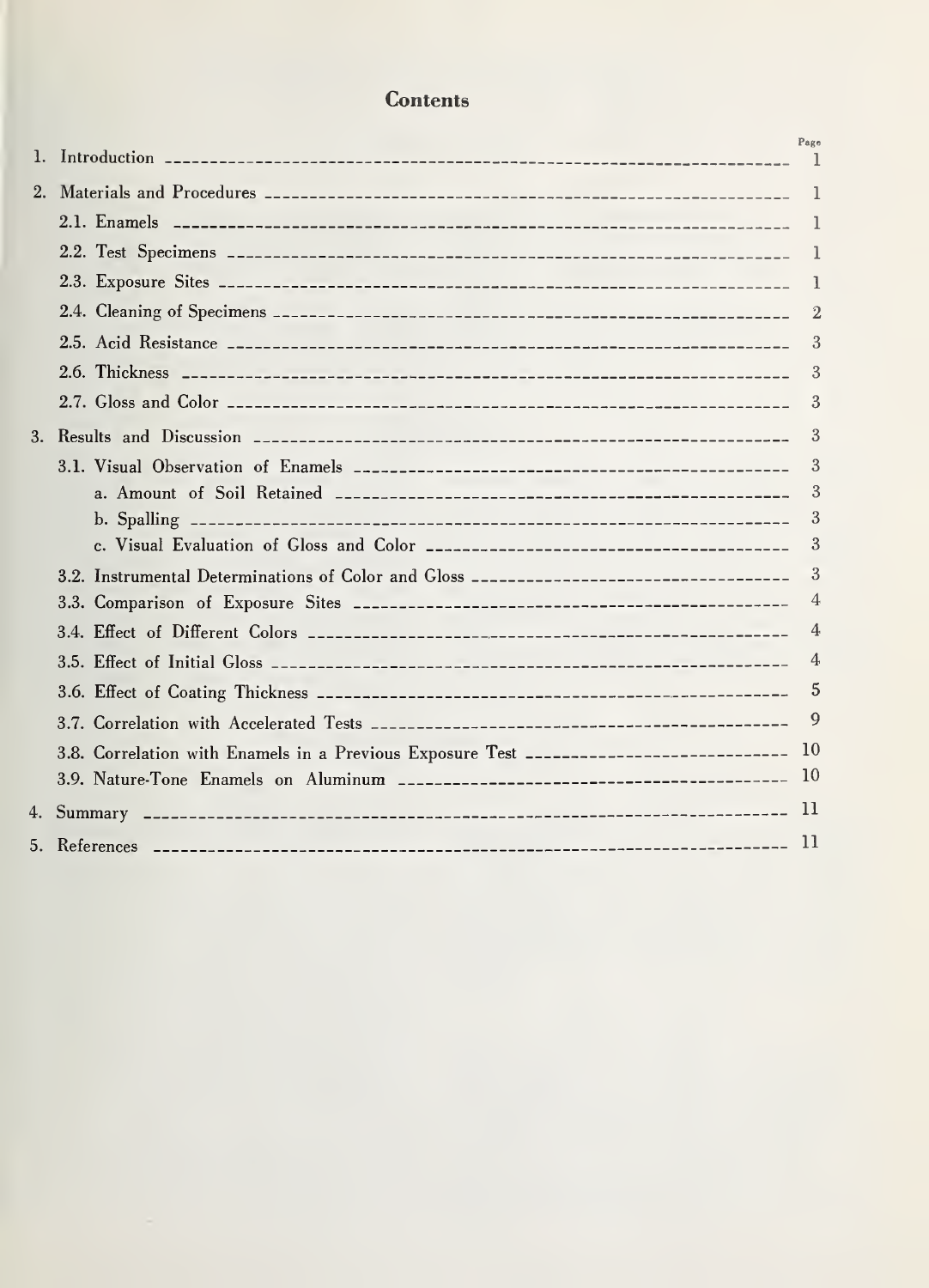$\epsilon$  $\overline{\mathcal{A}}$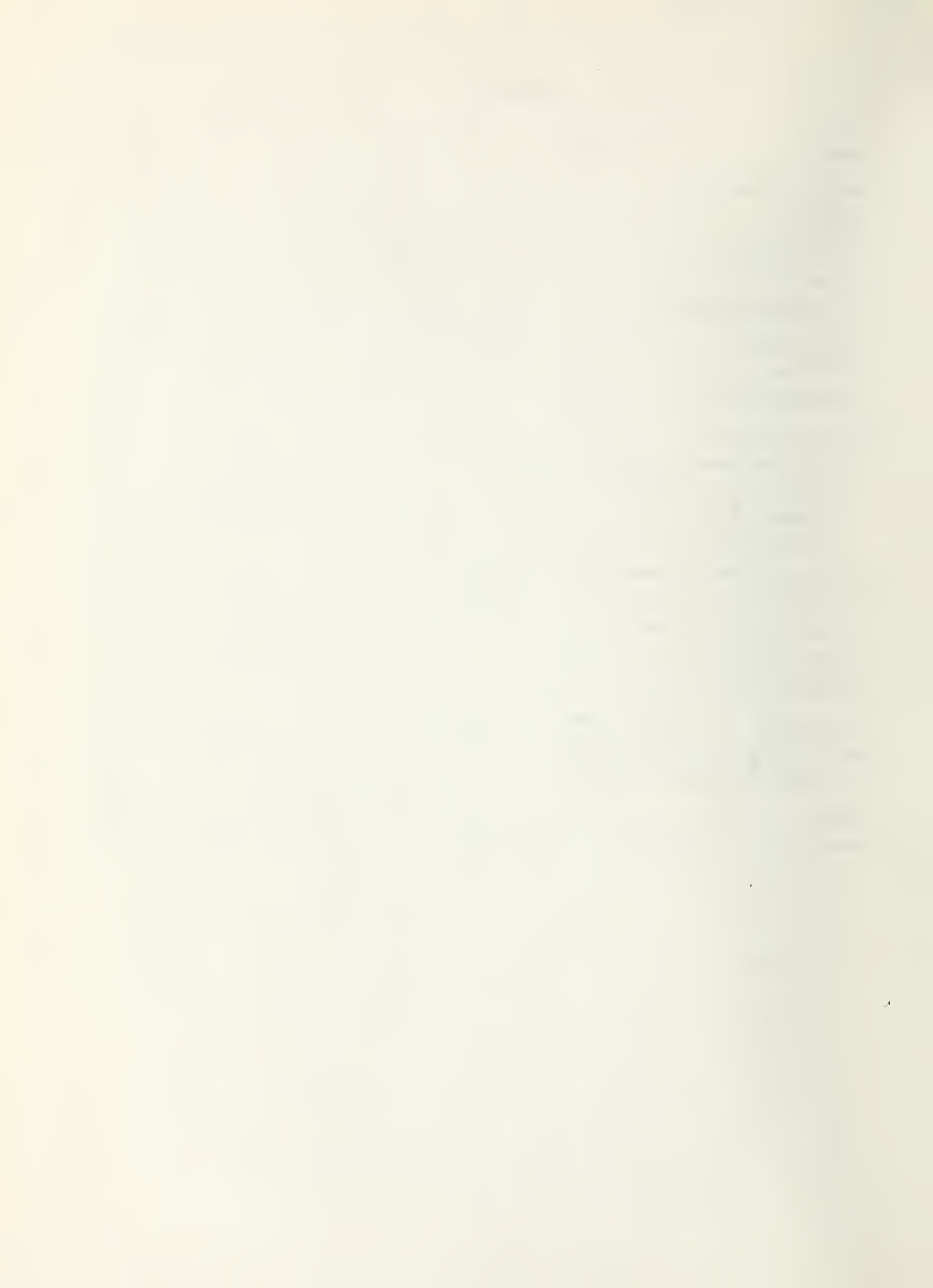### 1964 Exposure Test of Porcelain Enamels on Aluminum—Three Year Inspection

#### Margaret A. Baker \*

An exposure test of porcelain enamels on aluminum was initiated by the National Bureau of Standards and the Porcelain Enamel Institute in 1964 The enamels were returned from the exposure sites to the laboratory at NBS to be measured for changes in gloss and color after exposures of six months, one year, and three years. Changes were found to be greatest at Kure Beach and least at Montreal and Los Angeles, with moderate changes occurring at Washington and New York.

Although the boiling citric acid test is used as an acceptance test for these enamels, the correlation with color change, particularly at Kure Beach, was not as good as expected. A cupric chloride test was developed which shows an improvement in this correlation.

Key words: Color; gloss; porcelain enamel on aluminum; weather resistance.

#### 1. Introduction

The application of porcelain enamels to aluminum is a relatively recent development in the field of porcelain enameling. A few of the early porcelain enamels on aluminum included in an exposure test initiated in 1956  $[1]$ <sup>1</sup> indicated that accelerated tests used with confidence for porcelain enamels on steel were not reliable indicators of the weatherability of the new, lower firing porcelain enamels on aluminum. Therefore the Aluminum Council of the Porcelain Enamel Institute agreed to sponsor, with the National Bureau of Standards, an exposure test consisting solely of porcelain enamels on aluminum. Nine colors used in porcelain enamels on aluminum and enamels varying in initial gloss and thickness were tested.

The enamels in this test are exposed at Kure Beach, North Carolina; New York, New York; Washington, D.C.; Los Angeles, California; and Montreal, Canada. They were inspected after exposures of six months, one year, and three years and were returned to the exposure racks for further exposure. This report is a summary of the results of these three inspections. The next inspection is tentatively scheduled after five years of exposure.

#### 2, Materials and Procedures

#### 2.1. Enamels

Sixteen enamel systems were included in this test, These enamel systems were represented by nine colors, three gloss ranges, and both one- and two-coat enamels as indicated in table 1.

The enamels in this test were coded for identification. Each enamel system can be identified by the first two code letters. The first letter is always A and indicates an enamel on aluminum. This letter may seem redundant but it is included because the manufacturers recognize their enamels by the three letter code. The second letter indicates the enamel system color, number of coats, and gloss range—while the third letter indicates the different fabricators for each system. The differences between the enamel systems are apparent (see table 1) for all systems except AA and AZ, which were planned to have significantly different thicknesses. However, this difference was not attained during manufacture.

When variations in milling and firing of the enamels by the different fabricators are taken into account, there are, in effect, 51 different enamels included in this test.

#### 2.2. Test Specimens

Each enamel was sprayed onto a  $3 \times 5$ -ft sheet of 0.064-in 6061 aluminum alloy. After the enamel was fired the sheet was cut with a band saw into a seventyeight  $4\frac{7}{16}$ -in-square and nine  $4 \times 6$ -in exposure specimens. This was done to obtain more uniform specimens than could be obtained by spraying and firing small individual metal blanks. Also, the speci mens thus obtained would more closely simulate actual production enamels than small individually prepared specimens.

#### 2.3. Exposure Sites

Three of the  $4\frac{7}{16}$ -in-square specimens of each enamel were exposed on the roofs of Federal Govern ment Buildings in New York, N.Y. ; Los Angeles, Cali fornia; and Washington, D.C, ; as well as on the roof of the Stores Department Building in Montreal, Canada. Three of the  $4 \times 6$ -in specimens of each enamel

<sup>\*</sup> Research Associate from the Porcelain Enamel Institute at the National

Bureau of Standards, 1964 to present. ' Figures in brackets indicate the literature references at the er. <sup>l</sup> of tl:is paper.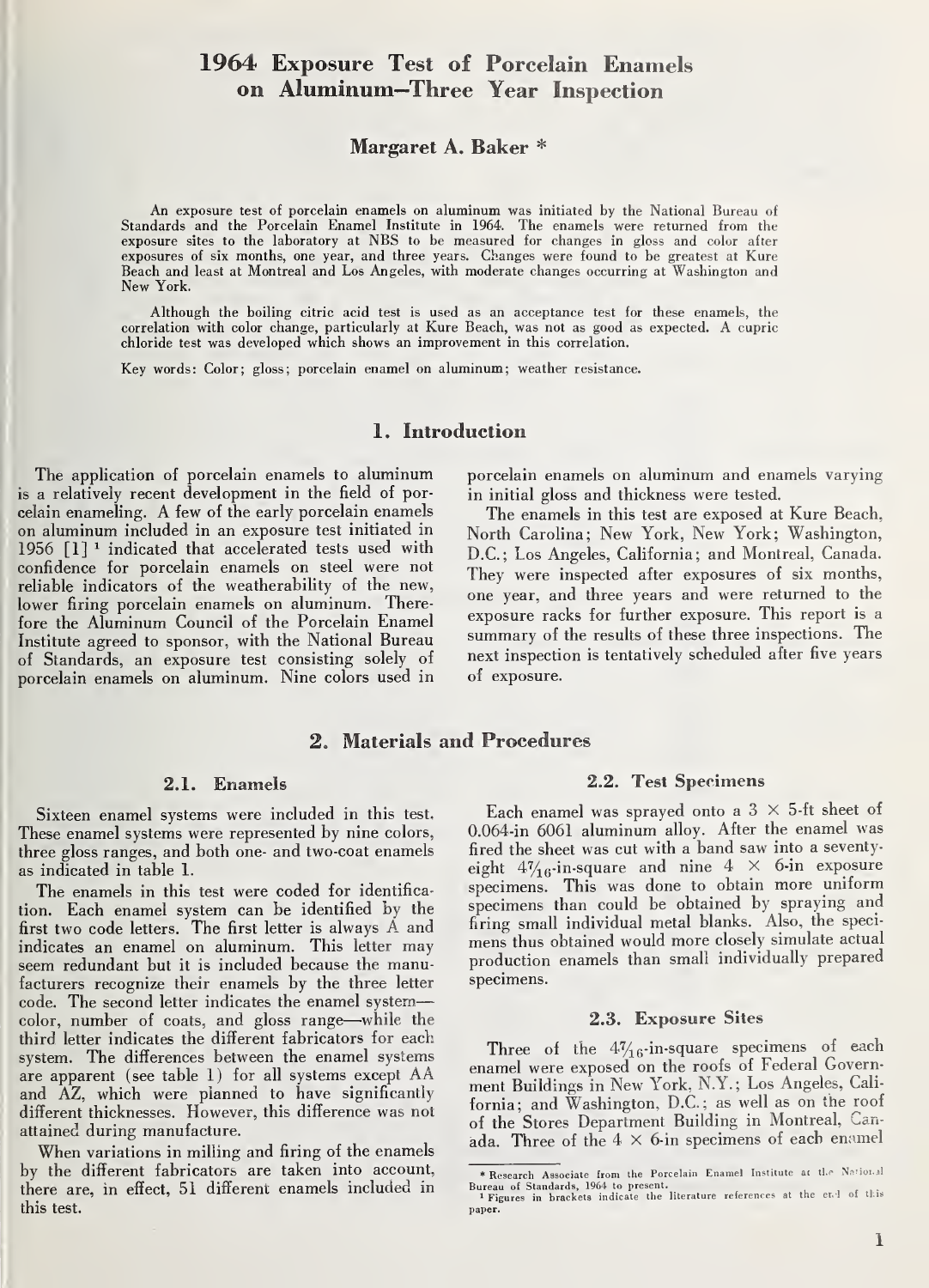were exposed at a ground site of the International Nickel Company's Corrosion Laboratory at Kure Beach, North Carolina, 80 feet from the ocean. In addition to the exposed specimens, three specimens of each enamel were stored for reference purposes. The remaining specimens of each enamel were kept for use in laboratory tests and for the development of new test methods.

#### 2.4. Cleaning of Specimens

The enamel surface was cleaned before being measured for gloss and color. The cleaning treatment consisted of (1) scouring 30 strokes with a sponge that had been dampened with a <sup>1</sup> percent solution of trisodium phosphate and sprinkled with calcium car bonate, (2) rinsing with tap water, (3) rinsing with

|                                        |                 | Specified properties |                    | Measured properties          |                                  |                                        |                                |  |
|----------------------------------------|-----------------|----------------------|--------------------|------------------------------|----------------------------------|----------------------------------------|--------------------------------|--|
| Enamel                                 | Visual<br>color | Nominal<br>gloss     | Number<br>of coats | $45°$ a<br>Specular<br>gloss | Thicknessb                       | Boiling o<br>acid<br>solubility        | Acid d<br>spot test<br>ratings |  |
| $AA-A$<br>AA-B<br>$AA-C$<br>$AA-D$     | White           | High                 | Two                | 70.1<br>74.2<br>71.5<br>71.9 | mils<br>4.5<br>4.3<br>3.4<br>6.5 | $mg/ln^2$<br>5.5<br>5.9<br>5.0<br>12.7 | A<br>A<br>AA<br>AA             |  |
| $AB - A$<br>$AB-C$<br>$AB-D$           | White           | Medium               | Two                | 56.8<br>55.6<br>28.9         | 4.0<br>4.0<br>6.2                | 7.2<br>4.9<br>7.9                      | $\, {\bf B}$<br>A<br>A         |  |
| $AC-A$<br>$AC-B$<br>$AC-C$             | White           | High                 | $_{0n}$            | 74.5<br>71.8<br>70.5         | 3.5<br>2.8<br>3.3                | 6.4<br>11.3<br>9.9                     | A<br>AA<br>AA                  |  |
| $AD-A$<br>$AD - B$<br>$AD-C$<br>$AD-D$ | White           | Medium               | One                | 55.0<br>68.3<br>42.4<br>34.9 | 2.8<br>4.3<br>3,2<br>2.7         | 6.2<br>6.7<br>7.1<br>12.4              | AA<br>B<br>в<br>A              |  |
| $AE - A$<br>$AE-B$<br>$AE-C$<br>$AE-D$ | Black           | High                 | $_{0\mathrm{ne}}$  | 75.6<br>78.0<br>78.1<br>75.0 | 2.4<br>1.6<br>2.0<br>3.4         | 6.5<br>10.1<br>12.1<br>15.5            | A<br>A<br>A<br>B               |  |
| $AF-A$<br>$AF-B$<br>$AF-C$             | Black           | Medium               | One                | 78.4<br>58.5<br>76.8         | 1.5<br>2.7<br>3.1                | 14.2<br>9.0<br>10.1                    | B<br>B<br>C                    |  |
| $AG-B$<br>AG-C                         | Black           | Low                  | One                | 26.0<br>12.6                 | 3.0<br>2.0                       | 12.5<br>7.5                            | $\bf{B}$<br>A                  |  |
| $AH-A$<br>$AH-B$<br>$AH-C$<br>AH-D     | Red             | High                 | One                | 46.9<br>85.3<br>85.6<br>82.0 | 2.8<br>3.1<br>3.1<br>1.9         | 7.4<br>8.8<br>6.5<br>10.5              | A<br>B<br>$\, {\bf B}$<br>B    |  |
| $AO-A$<br>$AO-B$<br>$AO-D$             | Dark green      | High                 | One                | 78.8<br>79.8<br>78.3         | 3.2<br>1.6<br>2.1                | 19.9<br>10.1<br>17.0                   | A<br>A<br>A                    |  |
| $AP - A$<br>$AP-B$<br>$AP-C$<br>$AP-D$ | Light green     | Medium               | Two                | 42.4<br>38.5<br>30.2<br>45.3 | 6.4<br>4.1<br>4.0<br>6.4         | 12.3<br>6.4<br>6.2<br>10.0             | $\, {\bf B}$<br>A<br>A<br>A    |  |
| $AR-A$<br>$AR-B$<br>$AR-C$             | Light green     | Low                  | Two                | 9.6<br>7.3<br>5.7            | 3.2<br>2.7<br>4.3                | 4.4<br>5.5<br>8.1                      | A<br>A<br>A                    |  |
| $AS-A$<br>$AS-B$<br>$AS-C$             | Grey            | Medium               | Two                | 64.9<br>61.6<br>62.2         | 5.0<br>5.5<br>3.9                | 13.4<br>7.4<br>5.4                     | A<br>AA<br>A                   |  |
| $AT-A$<br>$AT-B$<br>$AT-C$             | Blue            | Medium               | Two                | 32.9<br>54.8<br>62.4         | 4.4<br>3.6<br>2.9                | 6.2<br>7.0<br>6.1                      | A<br>A<br>AA                   |  |
| $AU - A$<br>$AU-B$<br>$AU-C$           | Brown           | Medium               | Two                | 50.0<br>35.4<br>46.6         | 7.2<br>6.4<br>4.4                | 5.3<br>7.5<br>7.6                      | A<br>A<br>A                    |  |
| $A W - A$<br>$AW-B$<br>$AW-C$          | Yellow          | Medium               | Two                | 62.4<br>63.1<br>80.9         | 5.8<br>4.1<br>5.0                | 7.8<br>8.7<br>18.6                     | A<br>A<br>A                    |  |
| $AZ - A$<br>$AZ-B$                     | White           | High                 | Two                | 72.0<br>71.2                 | 4.2<br>2.7                       | 9.5<br>5.2                             | A<br>A                         |  |

Table 1. Initial data for porcelain enamels on aluminum

<sup>a</sup> The 45° specular gloss was measured in accordance with ASTM designation C–346.<br><sup>b</sup> The thickness was measured in accordance with ASTM designation E–376.<br><sup>e</sup> The boiling acid solubilities were determined in accordance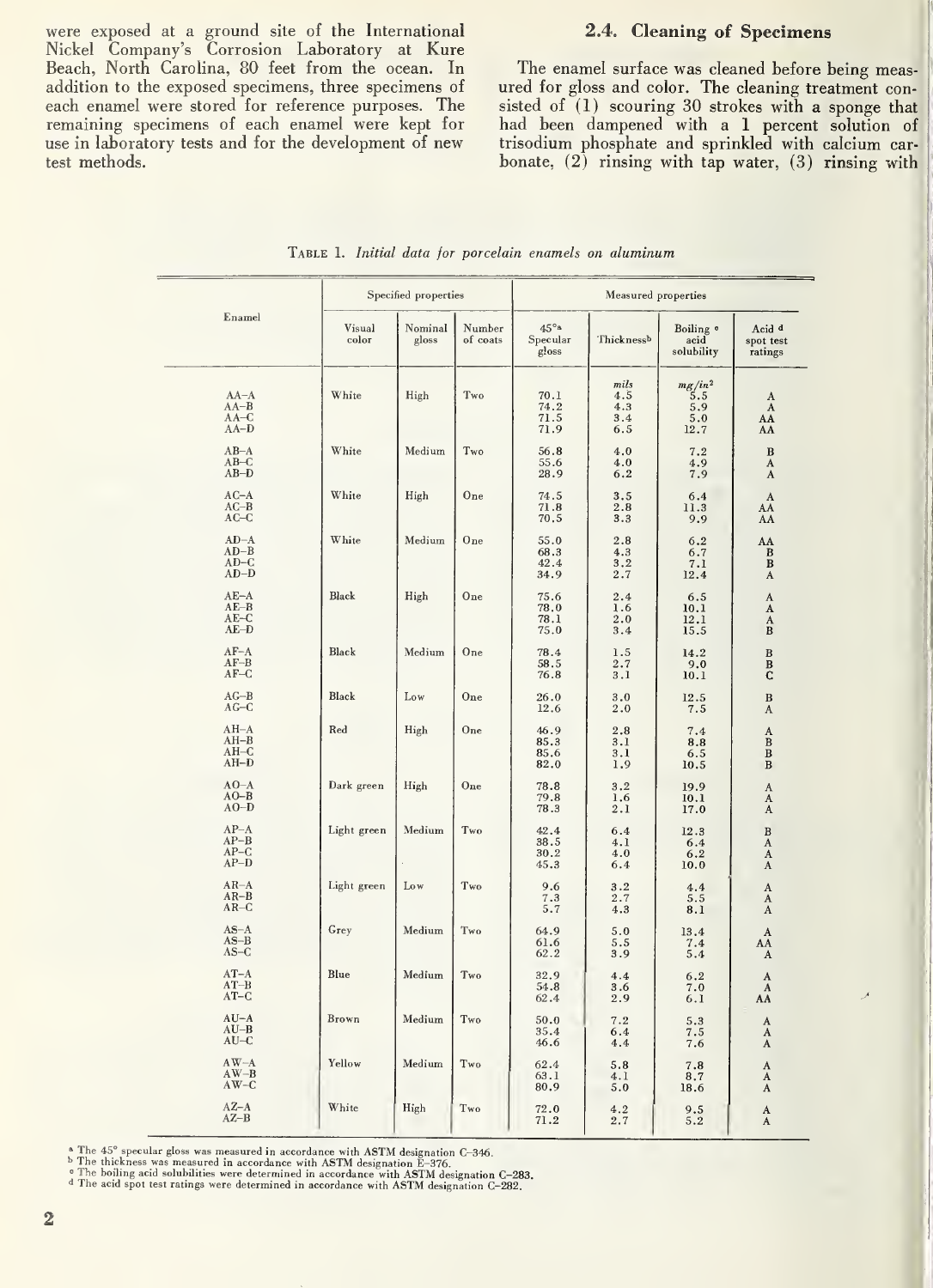distilled water, and (4) rinsing with alcohol. Before adopting this cleaning procedure, representative speci mens of low, medium, and high gloss enamels were scoured with calcium carbonate for 650 strokes. No change in gloss was noted on the high gloss enamels while an increase of about 5 percent was noted after 350 strokes on both the medium and low gloss enamels. The gloss increased by about 15 percent after 650 strokes. The increase caused by the scouring may be the result of a smoother surface which reflects light better than the original surface. Since the increase was only 5 percent after 350 strokes (enough for 10 inspections) it was thought that this treatment would not significantly affect the exposure test results. The scouring treatment produced no noticeable color change.

#### 2.5. Acid Resistance

The acid resistance of porcelain enamels on aluminum is measured by either the boiling acid solubility test [2] or by the citric acid spot test [3]. The enamels are rated by the boiling acid solubility test on the basis of weight loss per unit area; the enamels with the best acid resistance have the lowest weight loss. In the citric acid spot test the enamels are divided into five categories: AA, A, B, C, or D, with respectively decreasing acid resistance. Both

the boiling acid solubility and citric acid spot test ratings for the enamels included in this test are pre sented in table 1.

#### 2.6. Thickness

The enamel thickness was measured at four loca tions on each specimen with an eddy current thick ness gage [4]. The average thickness for each enamel is presented in table 1.

#### 2.7. Gloss and Color

The 45-degree specular gloss of the enamels was measured [5] at four orientations near the center of the specimen before and after exposure. The average initial gloss for each enamel is given in table 1. The gloss after exposure is reported as the percentage gloss retained.

The color is measured before and after exposure with a color difference meter [6]. One of the three average storage specimens of each enamel was selected as the color standard to obtain the maximum efficiency possible with this type of instrument. The color change was calculated [7] from the color values and is reported as color retention which is 100 minus the color change in NBS units.

#### 3. Results and Discussion

#### 3.1. Visual Observation of Enamels

#### a. Amount of Soil Retained

A visual examination revealed that enamels exposed at New York City had the most dirt adhering to them while those exposed at Los Angeles, Washington, Montreal, and Kure Beach had respectively cleaner surfaces. The dirt deposits were readily removed from the enamels exposed at all sites except New York by the cleaning procedure outlined in section 2.4. The enamels exposed at New York required vigorous scouring with a sponge that was sprinkled with cal cium carbonate to remove the dirt film.

#### b. Spalling

After the specimens were cleaned it was observed that "fishscale" type spalling occurred on some enamels exposed at all sites. In no case was the spalled area large enough to constitute failure [8].

#### c. Visual Evaluation of Color and Gloss

The enamels exposed at Washington, New York, Montreal, and Los Angeles appeared to have good color and gloss retention with the exception of the red enamels, which appeared lighter than the unex posed enamels. Many of the enamels exposed at Kure Beach had obviously undergone substantial color changes. The reds, blacks, dark greens, and blues lightened considerably. The red, dark green, and blue enamel surfaces had the appearance of light particles surrounded by a darker colored matrix, while the black enamel surfaces appeared uniformly lightened. Many of the white enamels exposed at Kure Beach appeared to be yellowing. The weathering of some of the enamels exposed at Kure Beach had progressed to a point where changes in the gloss were readily apparent and the surfaces appeared chalky.

#### 3.2. Instrumental Determinations of Color and **Gloss**

The average color- and percentage gloss-retention values obtained from the six-months', one-year's and three-years' inspections of these enamels are presented in tables 2 and 3. The data in figures <sup>1</sup> and 2 indi cate that gloss does not change as uniformly with exposure time as color. The nonuniformity is probably caused by the exceptionally large percentage changes which result from small gloss changes for the low gloss enamels. For example, a change of one gloss unit will produce a 17 percent change in the gloss retained for low gloss enamel, AR-C, but only a <sup>1</sup> percent change for high gloss enamel, AO-A. The increase in percentage gloss retained for many of the low gloss enamels after three years' exposure (see table 3) may be caused by a smoothing of the surface by the weather.

An increase in the gloss-rentention values of many low and medium gloss enamels exposed at New York City was also observed. These increases are attributed more to the severe scouring treatment necessary to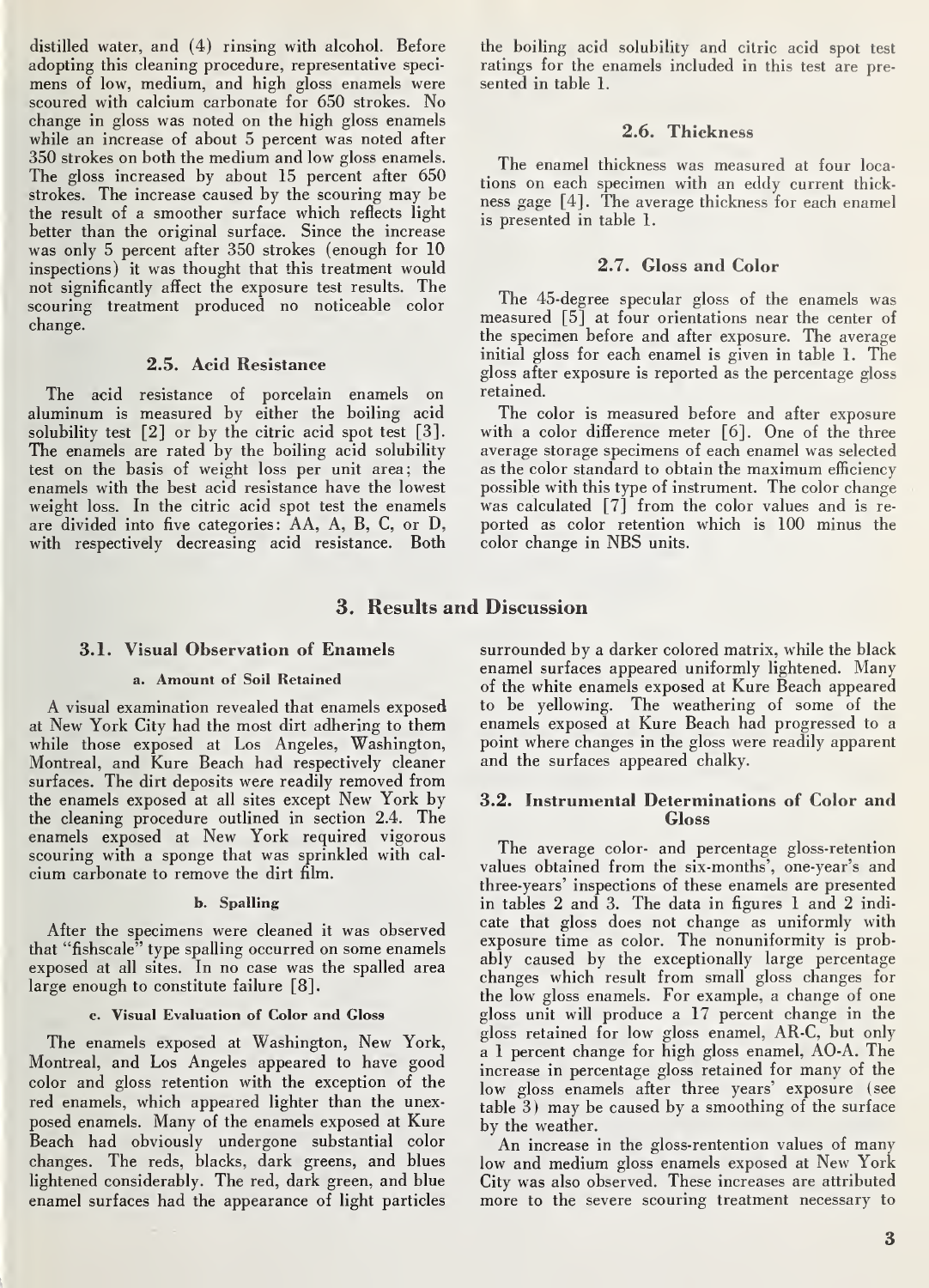

FIGURE 1. The effect of exposure time at the five weathering sites on the color retention of porcelain enamel on aluminum.



FIGURE 2. The effect of exposure time at the five weathering sites on the gloss retention of porcelain enamel on aluminum.

clean these specimens than to the action of the weather.

Since the percentage gloss-retention values were more variable than the color-retention values, the remainder of this report will be based primarily on color retention.

#### 3.3. Comparison of Exposure Sites

The color-retention data were subjected to a twosided sign test [9] to determine if the exposure conditions at the various sites caused significant differ ences in the color retention of the enamels. The exposure sites were divided into three categories on the basis of the observed results of the sign test. Kure Beach was in a category by itself and caused the greatest color change in the enamels. New York and Washington were grouped together and caused less severe color changes than Kure Beach but more severe than the sites in the third category, Montreal and Los Angeles.

#### 3.4. Effect of Different Colors

The average color retentions for the nine enamel colors are presented in table 4 and figure 3. It can be seen that large color changes occurred for the red enamels exposed at all sites. This was expected since all the red enamels included in this test failed the nitric acid test for color retention [10] and would not be recommended for outdoor exposures.

Large color changes also occurred on the blaek, dark green, grey, and blue enamels exposed at Kure Beach. These changes were not predicted by any of the current tests for porcelain enamels on aluminum.

#### 3.5. Effect of Initial Gloss

The enamels included in this test program were pro duced in three gloss ranges; low, having an initial 45-degree specular gloss of 35 or less; medium, be tween 36 and 69; and high, 70 or over. The average color-retention data (top section of table 5) indicate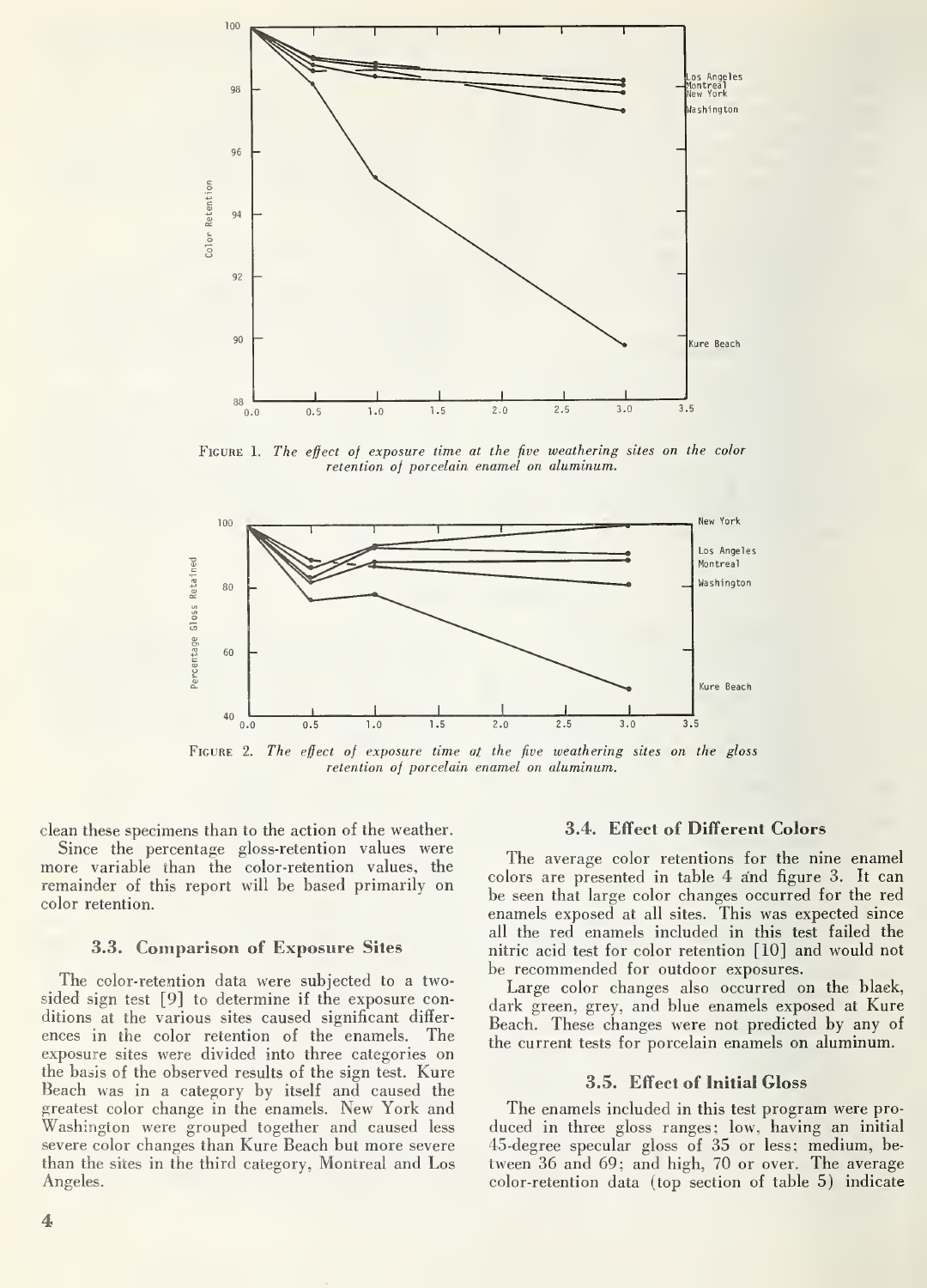|                                                                             |       |            |          |       |          |          |       | Average percentage of initial gloss retained for enamels exposed at: <sup>8</sup> |          |       |             |          |        |          |         |
|-----------------------------------------------------------------------------|-------|------------|----------|-------|----------|----------|-------|-----------------------------------------------------------------------------------|----------|-------|-------------|----------|--------|----------|---------|
| Enamel                                                                      |       | Kure Beach |          |       | New York |          |       | Washington                                                                        |          |       | Los Angeles |          |        | Montreal |         |
|                                                                             | 6-Mo. | $1-Yr$ .   | $3-Yr$ . | 6-Mo. | $1-Yr.$  | $3-Yr$ . | 6-Mo. | $1-Yr.$                                                                           | $3-Yr$ . | 6-Mo. | $1-Yr.$     | $3-Yr$ . | $6-Mo$ | $1-Yr.$  | $3-Yr.$ |
| $AA - A$                                                                    | 85.5  | 95.2       | 46.9     | 98.3  | 96.5     | 96.3     | 93.2  | 91.6                                                                              | 96.9     | 95.6  | 97.8        | 94.1     | 93.8   | 90.4     | 92.6    |
| $AA - B$                                                                    | 94.0  | 87.5       | 98.9     | 94.5  | 93.5     | 90.8     | 92.7  | 91.5                                                                              | 94.3     | 103.0 | 100.9       | 95.1     | 98.6   | 93.2     | 90.3    |
| $AA-C$                                                                      | 90.7  | 107.4      | 94.6     | 92.3  | 89.6     | 90.6     | 90.7  | 90.8                                                                              | 102.1    | 96.0  | 96.8        | 90.9     | 92,0   | 87.6     | 90.8    |
| $AA-D$                                                                      | 76.0  | 33.0       | 7.8      | 101.1 | 97.8     | 97.4     | 94.6  | 92.5                                                                              | 25.0     | 101.0 | 100.4       | 93.5     | 100.0  | 93.1     | 69.3    |
| $AB - A$                                                                    | 81.2  | 88.4       | 42.6     | 95.9  | 94.2     | 102.5    | 82.8  | 80.9                                                                              | 75.3     | 84.5  | 88.3        | 84.8     | 83.9   | 95.7     | 81.5    |
| $AB-C$                                                                      | 79.6  | 86.4       | 63.6     | 83.9  | 84.4     | 86.7     | 81.0  | 33.6                                                                              | 79.7     | 83.6  | 87.9        | 84.6     | 82.7   | 82.7     | 82.3    |
| $AB-D$                                                                      | 75.3  | 80.2       | 25.8     | 100.5 | 112.1    | 118.6    | 93.3  | 92.0                                                                              | 94.2     | 79.6  | 98.1        | 99.1     | 80.0   | 95.9     | 100.8   |
| $AC - A$                                                                    | 90.2  | 90.7       | 80.0     | 96.3  | 93.1     | 85.3     | 93.0  | 91.8                                                                              | 94.8     | 102.6 | 101.0       | 95.5     | 98.6   | 93.1     | 91.5    |
| $AC-B$                                                                      | 85.8  | 37.3       | 8.2      | 103.4 | 98.4     | 95.9     | 92.8  | 90.2                                                                              | 49.7     | 102.1 | 101.3       | 98.7     | 101.3  | 97.1     | 87.0    |
| $AC-C$                                                                      | 90.6  | 65.3       | 14.1     | 99.0  | 96.8     | 99.4     | 93.7  | 92.1                                                                              | 91.7     | 98.2  | 98.1        | 95.0     | 98.3   | 94.1     | 93.1    |
| $AD - A$                                                                    | 87.6  | 96.9       | 43.4     | 100.9 | 99.9     | 101.9    | 91.7  | 91.1                                                                              | 94.9     | 90.3  | 95.7        | 94.6     | 90.3   | 91.1     | 92.3    |
| $AD-B$                                                                      | 89.0  | 93.8       | 94.1     | 97.4  | 94.5     | 95.0     | 89.8  | 88.9                                                                              | 87.0     | 92.4  | 94.9        | 92.4     | 90.5   | 88.2     | 88.8    |
| $AD-C$                                                                      | 82.8  | 91.3       | 27.6     | 105.3 | 106.4    | 116.3    | 90.9  | 90.3                                                                              | 92.2     | 87.5  | 95.4        | 94.7     | 88.6   | 94.5     | 95.5    |
| $AD-D$                                                                      | 87.5  | 58.0       | 19.7     | 104.7 | 114.6    | 118.6    | 98.0  | 96.5                                                                              | 41.1     | 88,6  | 103.1       | 104.8    | 87.7   | 100.3    | 91.6    |
| $AE - A$                                                                    | 76.4  | 68.4       | 49.7     | 82.1  | 80.3     | 80.8     | 81.3  | 80.5                                                                              | 78.8     | 80.5  | 80.5        | 78.5     | 82.1   | 80.2     | 80.3    |
| $AE-B$                                                                      | 65.1  | 55.8       | 16.7     | 84.6  | 83.7     | 82.7     | 86.5  | 82.9                                                                              | 78.9     | 87.9  | 86.6        | 81.9     | 88.8   | 95.1     | 80.7    |
| $AE-C$                                                                      | 72.6  | 68.2       | 36.4     | 86.7  | 83.7     | 83.8     | 89.4  | 85.6                                                                              | 80.8     | 91.1  | 89.9        | 84.7     | 91.9   | 85.1     | 83,0    |
| $AE-D$                                                                      | 71.1  | 37.8       | 8.2      | 83.3  | 79.9     | 80.2     | 82.2  | 78.4                                                                              | 76.3     | 85.5  | 83.2        | 78.9     | 87.4   | 83.0     | 78.3    |
| $AF-A$                                                                      | 65.6  | 67.9       | 23.5     | 82.1  | 82.1     | 98.0     | 85.7  | 80.0                                                                              | 76.3     | 85.7  | 84.3        | 81.9     | 90.4   | 84.3     | 79.5    |
| $AF-B$                                                                      | 69.7  | 58.5       | 16.2     | 88.3  | 95.3     | 81.7     | 84.5  | 91.7                                                                              | 89.6     | 96.1  | 96.5        | 94.3     | 95.6   | 95.3     | 94.6    |
| $AF-C$                                                                      | 72.2  | 76.8       | 42.0     | 84.4  | 83.3     | 79.7     | 84.5  | 82.6                                                                              | 77.2     | 87.5  | 86.6        | 81.4     | 88.2   | 85.4     | 81.2    |
| $AG-B$                                                                      | 82.0  | 83.7       | 39.6     | 76.2  | 100.4    | 108.1    | 100.5 | 97.8                                                                              | 93.4     | 79.5  | 103,1       | 103.3    | 98.9   | 100.5    | 104.6   |
| $AC-C$                                                                      | 46.9  | 112.8      | 78.4     | 35.9  | 101.0    | 127.2    | 105.7 | 100.8                                                                             | 85.3     | 33.2  | 103.8       | 109.8    | 31.8   | 97.0     | 107.5   |
| $AH-A$                                                                      | 90.8  | 79.3       | 51.6     | 118.3 | 121.3    | 103.8    | 95.8  | 96.6                                                                              | 97.1     | 103.7 | 113.2       | 111.7    | 97.8   | 103.6    | 103.8   |
| $AH-B$                                                                      | 64.3  | 44.8       | 8.5      | 81.7  | 75.6     | 76.8     | 72.3  | 70.0                                                                              | 65.4     | 76.8  | 77.6        | 73.3     | 75.4   | 75.7     | 71.5    |
| $AH-C$                                                                      | 73.9  | 59.2       | 43.6     | 79.0  | 75.6     | 77.1     | 70.8  | 68.5                                                                              | 67.8     | 77.6  | 77.4        | 70.8     | 77.3   | 93.6     | 70.4    |
| AH-D                                                                        | 59.7  | 37.8       | 6.5      | 79.0  | 77.0     | 77.6     | 74.7  | 70.6                                                                              | 64.5     | 83.2  | 81.8        | 75.2     | 82.8   | 77.6     | 66.5    |
| $AO-A$                                                                      | 76.6  | 60.9       | 35.4     | 80.2  | 78.5     | 81.6     | 82.1  | 79.3                                                                              | 78.4     | 83.3  | 83.3        | 79.0     | 83.8   | 81.4     | 80.6    |
| $AO-B$                                                                      | 72.5  | 67.0       | 34.3     | 83.0  | 83.1     | 80.4     | 84.0  | 82.7                                                                              | 76.4     | 84.6  | 86.0        | 81.3     | 83.4   | 83.1     | 80.0    |
| $AO-D$                                                                      | 74.1  | 50.8       | 15.2     | 81.0  | 79.1     | 73.2     | 83.8  | 80.7                                                                              | 77.7     | 87.0  | 84.2        | 79.1     | 87.8   | 84.9     | 81.2    |
| $AP - A$                                                                    | 82.2  | 80.4       | 16.3     | 102.3 | 104.9    | 113.0    | 95.5  | 93.4                                                                              | 84.1     | 90.2  | 97.4        | 95.2     | 92.1   | 98.3     | 95.0    |
| $AP - B$                                                                    | 75.5  | 87.1       | 78.6     | 86.3  | 94.6     | 109.8    | 82.9  | 81.9                                                                              | 80.0     | 77.0  | 89.6        | 86.2     | 78.6   | 82.8     | 85.5    |
| $AP-C$                                                                      | 73.9  | 84.1       | 84.3     | 85.8  | 98.9     | 116.6    | 85.7  | 83.9                                                                              | 82.7     | 72.5  | 91.3        | 88.2     | 85.7   | 83.9     | 90.0    |
| $AP-D$                                                                      | 87.5  | 88.9       | 42.7     | 95.4  | 100.8    | 111.3    | 93.9  | 93.4                                                                              | 92.7     | 88.0  | 95.2        | 93.4     | 91.7   | 94.7     | 96.7    |
| $AR - A$                                                                    | 47.0  | 128.2      | 109.4    | 54.2  | 138.4    | 174.5    | 111.8 | 104.8                                                                             | 95.7     | 25.5  | 122.2       | 128.8    | 62.4   | 106.5    | 118.1   |
| $AR-B$                                                                      | 0.0   | 96.1       | 60.7     | 0.0   | 110.9    | 157.0    | 82.5  | 74.7                                                                              | 59.7     | 0.0   | 81.7        | 101.7    | 4.4    | 73.6     | 97.4    |
| $AR-C$                                                                      | 0.0   | 105.9      | 70.0     | 0.0   | 84.6     | 117.0    | 85.7  | 81.6                                                                              | 58.2     | 0.0   | 81.6        | 109.0    | $0.0$  | 69.6     | 105.3   |
| $AS-A$                                                                      | 78.2  | 59.5       | 22.2     | 91.7  | 88.3     | 93.9     | 90.2  | 93.0                                                                              | 75.4     | 92.1  | 93.0        | 88.6     | 91.2   | 89.7     | 87.3    |
| $AS-B$                                                                      | 83.7  | 86.4       | 33.6     | 85.0  | 84.5     | 92.6     | 83.0  | 82.3                                                                              | 81.3     | 82.5  | 84.6        | 82.8     | 83.0   | 82.3     | 81.9    |
| $AS-C$                                                                      | 92.5  | 97.7       | 80.7     | 90.4  | 89.9     | 96.5     | 91.8  | 92.2                                                                              | 93.1     | 93.3  | 95.5        | 91.5     | 91.7   | 89.1     | 90.6    |
| $\begin{array}{c} \text{AT--A} \\ \text{AT--B} \\ \text{AT--C} \end{array}$ | 75.2  | 93.8       | 82.2     | 80.4  | 94.1     | 116.0    | 83.8  | 83.2                                                                              | 72.9     | 71.4  | 91.0        | 87.3     | 68.3   | 83.1     | 87.4    |
|                                                                             | 79.8  | 93.4       | 38.0     | 91.5  | 95.6     | 107.3    | 93.8  | 94.1                                                                              | 97.2     | 90.9  | 95.5        | 92.8     | 91.5   | 90.9     | 94.9    |
|                                                                             | 81.5  | 82.0       | 32.4     | 83.3  | 83.0     | 89.5     | 78.8  | 79.2                                                                              | 76.2     | 82.0  | 84.0        | 80.8     | 80.9   | 79.9     | 77.5    |
| $AU - A$                                                                    | 89.1  | 89.8       | 99.1     | 88.3  | 90.7     | 104.0    | 84.3  | 84.9                                                                              | 84.4     | 87.7  | 92.5        | 86.3     | 81.2   | 83.4     | 85.5    |
| $AU-B$                                                                      | 75.7  | 93.4       | 70.1     | 98.0  | 108.1    | 121.5    | 92.4  | 91.8                                                                              | 86.4     | 80.3  | 94.9        | 94.6     | 79.9   | 89.7     | 94.2    |
| $AU-C$                                                                      | 87.4  | 94.7       | 72.3     | 95.1  | 98.0     | 106.1    | 94.5  | 93.9                                                                              | 92.9     | 91.4  | 97.9        | 95.9     | 91.5   | 93.5     | 95.3    |
| $A W - A$                                                                   | 81.4  | 80.1       | 98.0     | 86.2  | 85.1     | 87.8     | 82.7  | 81.5                                                                              | 77.9     | 85.3  | 85.8        | 83.2     | 85.7   | 83.5     | 81.7    |
| $A W - B$                                                                   | 78.8  | 79.2       | 27.9     | 95.6  | 94.3     | 95.0     | 93.3  | 92.4                                                                              | 93.3     | 93.7  | 95.2        | 93.0     | 94.2   | 92.7     | 92.4    |
| $AW-C$                                                                      | 72.1  | 47.6       | 17.7     | 91.4  | 85.4     | 86.4     | 84.6  | 81.4                                                                              | 66.3     | 91.7  | 90.3        | 85.8     | 90.3   | 86.3     | 74.7    |
| $AZ-A$                                                                      | 100.9 | 50.1       | 9.5      | 103.4 | 99.2     | 102.2    | 93.5  | 91.5                                                                              | 84.2     | 104.1 | 102.1       | 99.9     | 102.4  | 98.0     | 94.5    |
| $AZ-B$                                                                      | 94.2  | 110.7      | 102.2    | 90.9  | 64.1     | 91.7     | 90.6  | 91.2                                                                              | 101.7    | 99.1  | 98.0        | 90.8     | 93.9   | 89.2     | 88.5    |
| Average                                                                     | 75.8  | 77.9       | 47.5     | 85.7  | 93.2     | 99.6     | 88.8  | 86.7                                                                              | 80.7     | 82.9  | 92.9        | 91.0     | 81.7   | 88.3     | 88.5    |

Table 2. Percentage gloss-retained data for the enamels exposed for three years in the <sup>1964</sup> exposure test of porcelain enamel on aluminum

\* Computed from three speciamens at each site.

no diflference between the low and medium gloss enamels at any site but the high gloss enamels have lower color retentions at all sites. When the enamels were separated into individual colors, it was found that only the white, black, and light green enamels were produced in more than one gloss range. Study of the gloss-retained values for these colors (bottom of table 5) indicated no consistent correlation between color retention and initial gloss.

#### 3.6. Effect of Coating Thickness

The average color retention for the one- and twocoat enamels (top part of table 6) indicates a differ ence in these systems. However, since the enamel colors weather differently, the only valid comparison is between white enamels, the only color produced in both one- and two-coat forms. This comparison is given in the lower part of table 6. Although the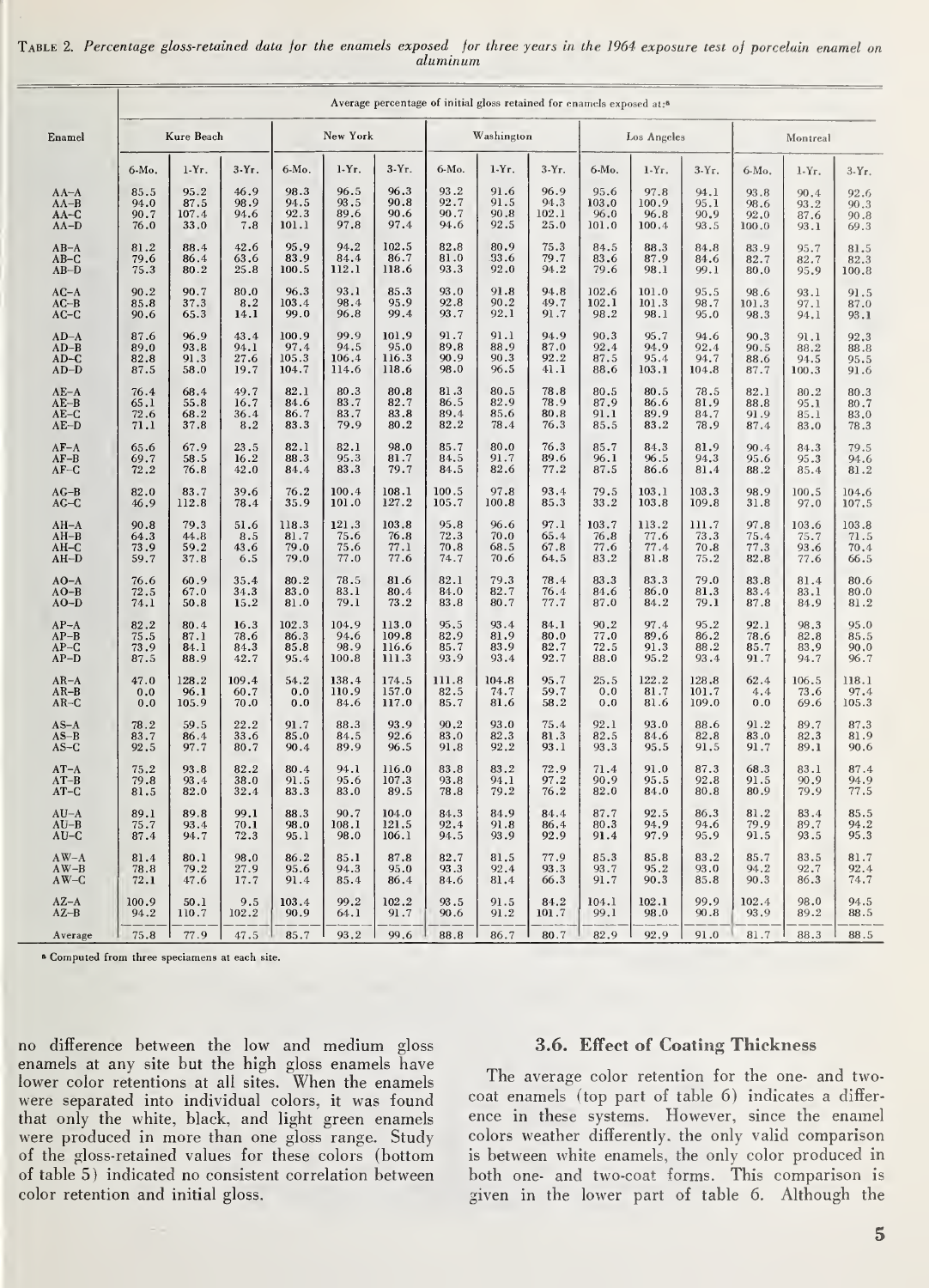|          | Average color retention <sup>a</sup> for enamels exposed at: <sup>b</sup> |            |          |       |          |         |       |            |          |       |             |          |       |          |          |
|----------|---------------------------------------------------------------------------|------------|----------|-------|----------|---------|-------|------------|----------|-------|-------------|----------|-------|----------|----------|
| Enamel   |                                                                           | Kure Beach |          |       | New York |         |       | Washington |          |       | Los Angeles |          |       | Montreal |          |
|          | 6-Mo.                                                                     | $1-Yr.$    | $3-Yr$ . | 6-Mo. | $1-Yr.$  | $3-Yr.$ | 6-Mo. | $1-Yr.$    | $3-Yr$ . | 6-Mo. | $1-Yr.$     | $3-Yr$ . | 6-Mo. | $1-Yr.$  | $3-Yr$ . |
| $AA-A$   | 99.4                                                                      | 98.1       | 96.4     | 99.4  | 99.3     | 99.1    | 99.5  | 99.6       | 99.4     | 99.5  | 99.3        | 99.3     | 99.5  | 99.6     | 99.5     |
| $AA-B$   | 99.3                                                                      | 98.7       | 96.4     | 99.7  | 99.4     | 98.9    | 99.5  | 99.3       | 99.2     | 99.3  | 99.0        | 99.3     | 99.4  | 99.4     | 99.3     |
| $AA-C$   | 99.0                                                                      | 97.0       | 95.1     | 99.2  | 99.0     | 98.8    | 98.8  | 98.8       | 98.5     | 99.0  | 98.5        | 98.8     | 98.9  | 99.0     | 98.9     |
| $AA-D$   | 98.3                                                                      | 97.0       | 96.4     | 97.9  | 97.4     | 95.8    | 97.8  | 97.9       | 97.2     | 98.2  | 98.8        | 97.6     | 97.8  | 97.8     | 96.2     |
| $AB-A$   | 98.8                                                                      | 97.8       | 94.8     | 98.1  | 97.8     | 97.0    | 98.8  | 98.8       | 98.6     | 98.7  | 98.6        | 97.8     | 98.7  | 98.5     | 97.8     |
| $AB-C$   | 99.6                                                                      | 99.1       | 99.2     | 99.2  | 99.0     | 98.7    | 99.5  | 99.5       | 99.5     | 99.4  | 99.3        | 99.3     | 99.4  | 99.4     | 99.2     |
| $AB-D$   | 98.5                                                                      | 97.6       | 95.8     | 98.3  | 98.4     | 97.9    | 98.9  | 98.8       | 98.5     | 98.4  | 99.1        | 97.5     | 98.9  | 98.9     | 97.2     |
| $AC-A$   | 99.4                                                                      | 98.7       | 96.5     | 99.3  | 99.3     | 99.0    | 99.3  | 99.2       | 99.1     | 99.1  | 98.7        | 99.0     | 98.6  | 99.3     | 99.2     |
| $AC-B$   | 98.7                                                                      | 98.1       | 97.6     | 99.0  | 97.1     | 97.1    | 99.1  | 98.8       | 98.4     | 98.6  | 99.2        | 98.2     | 99.0  | 98.4     | 97.9     |
| $AC-C$   | 98.3                                                                      | 96.9       | 95.1     | 98.7  | 98.4     | 98.3    | 98.6  | 98.6       | 98.7     | 98.9  | 98.8        | 98.2     | 98.9  | 98.9     | 98.0     |
| $AD-A$   | 98.9                                                                      | 98.6       | 96.6     | 99.2  | 99.2     | 98.4    | 99.4  | 99.4       | 99.1     | 99.4  | 99.3        | 99.4     | 99.5  | 99.3     | 99.1     |
| $AD-B$   | 99.4                                                                      | 98.3       | 95.1     | 99.1  | 99.2     | 99.0    | 99.6  | 99.6       | 99.6     | 99.4  | 99.3        | 99.4     | 99.5  | 99.5     | 99.2     |
| $AD-C$   | 98.1                                                                      | 96.9       | 91.9     | 98.1  | 97.9     | 97.4    | 99.0  | 98.8       | 98.0     | 98.5  | 98.4        | 97.6     | 99.1  | 98.9     | 95.5     |
| $AD-D$   | 98.1                                                                      | 97.3       | 96.0     | 98.1  | 96.7     | 96.6    | 96.9  | 98.1       | 97.4     | 98.4  | 98.9        | 99.0     | 98.8  | 99.1     | 98.1     |
| $AE - A$ | 99.1                                                                      | 94.3       | 79.0     | 99.8  | 99.1     | 99.5    | 98.6  | 98.8       | 97.9     | 99.8  | 97.2        | 99.1     | 99.8  | 99.9     | 99.6     |
| $AE-B$   | 98.6                                                                      | 89.1       | 73.4     | 99.6  | 99.4     | 99.6    | 99.8  | 99.8       | 98.7     | 99.7  | 99.1        | 99.4     | 99.5  | 99.0     | 99.0     |
| $AE-C$   | 98.9                                                                      | 92.9       | 82.0     | 99.6  | 99.6     | 98.4    | 99.6  | 99.6       | 98.8     | 99.4  | 99.2        | 98.8     | 99.5  | 99.0     | 99.4     |
| $AE-D$   | 98.6                                                                      | 76.6       | 50.3     | 98.9  | 98.2     | 96.4    | 98.0  | 96.4       | 94.3     | 99.4  | 97.2        | 99.0     | 99.7  | 98.4     | 98.1     |
| $AF-A$   | 98.4                                                                      | 88.8       | 61.0     | 98.5  | 97.7     | 98.3    | 99.2  | 99.1       | 97.5     | 99.6  | 97.9        | 98.6     | 99.3  | 98.4     | 98.2     |
| $AF-B$   | 99.1                                                                      | 88.7       | 84.7     | 99.4  | 98.4     | 95.3    | 98.8  | 99.0       | 96.9     | 99.3  | 99.4        | 99.4     | 99.4  | 99.7     | 99.4     |
| $AF-C$   | 98.4                                                                      | 93.1       | 84.6     | 99.3  | 98.1     | 94.1    | 98.8  | 99.1       | 94.0     | 99.6  | 98.3        | 98.6     | 99.8  | 99.4     | 99.1     |
| $AG-B$   | 97.6                                                                      | 88.2       | 81.7     | 98.4  | 98.5     | 97.0    | 98.6  | 98.7       | 97.2     | 99.3  | 98.1        | 98.0     | 98.9  | 98.5     | 98.9     |
| $AG-C$   | 98.2                                                                      | 97.1       | 83.8     | 98.3  | 98.1     | 98.4    | 99.4  | 99.5       | 98.1     | 99.4  | 99.0        | 98.7     | 99.5  | 99.5     | 99.1     |
| $AH-A$   | 97.5                                                                      | 93.5       | 85.9     | 97.6  | 97.1     | 95.7    | 98.1  | 97.6       | 96.9     | 97.4  | 96.9        | 95.3     | 97.5  | 97.4     | 95.5     |
| $AH-B$   | 93.0                                                                      | 83.1       | 63.0     | 96.6  | 95.1     | 92.9    | 94.6  | 94.0       | 89.6     | 95.5  | 94.4        | 93.9     | 95.2  | 95.2     | 93.5     |
| $AH-C$   | 90.1                                                                      | 86.3       | 71.0     | 91.5  | 90.7     | 90.1    | 91.9  | 91.5       | 73.4     | 91.9  | 91.4        | 92.7     | 92.8  | 91.8     | 90.1     |
| $AH-D$   | 83.6                                                                      | 70.2       | 61.2     | 95.2  | 90.8     | 86.3    | 88.9  | 87.2       | 82.5     | 91.0  | 88.4        | 85.8     | 89.7  | 88.1     | 80.8     |
| $AO-A$   | 95.4                                                                      | 91.7       | 83.0     | 99.7  | 99.0     | 99.0    | 99.1  | 99.0       | 97.6     | 99.9  | 99.2        | 98.3     | 99.3  | 99.0     | 99.2     |
| $AO-B$   | 99.5                                                                      | 97.3       | 87.2     | 99.7  | 99.3     | 99.1    | 99.5  | 99.7       | 98.9     | 99.8  | 99.4        | 99.5     | 99.7  | 99.3     | 99.5     |
| $A$ O-D  | 97.8                                                                      | 92.0       | 80.9     | 99.4  | 98.6     | 97.6    | 98.5  | 98.0       | 95.8     | 98.9  | 98.6        | 96.6     | 99.4  | 99.0     | 98.2     |
| $AP - A$ | 98.7                                                                      | 95.2       | 88.4     | 99.4  | 99.5     | 99.5    | 99.4  | 99.2       | 98.1     | 99.3  | 99.3        | 98.9     | 99.5  | 99.3     | 98.8     |
| $AP - B$ | 99.4                                                                      | 98.7       | 96.3     | 99.6  | 99.4     | 99.5    | 99.4  | 99.4       | 99.2     | 99.6  | 99.6        | 99.4     | 99.6  | 99.4     | 99.1     |
| $AP-C$   | 99.5                                                                      | 98.9       | 97.5     | 99.6  | 99.7     | 99.5    | 99.0  | 99.1       | 99.0     | 99.2  | 99.6        | 99.2     | 99.5  | 99.6     | 98.9     |
| $AP-D$   | 99.1                                                                      | 97.1       | 91.7     | 99.5  | 99.3     | 99.2    | 99.0  | 99.0       | 98.8     | 99.2  | 99.3        | 98.8     | 99.3  | 99.3     | 98.7     |
| $AR-A$   | 99.6                                                                      | 99.6       | 99.0     | 99.3  | 99.3     | 98.8    | 99.5  | 99.4       | 99.4     | 99.6  | 99.6        | 99.4     | 99.6  | 99.7     | 99.5     |
| $AR-B$   | 99.4                                                                      | 98.8       | 95.9     | 98.8  | 98.7     | 97.9    | 99.6  | 98.7       | 97.9     | 99.6  | 99.6        | 99.6     | 99.7  | 99.7     | 99.3     |
| $AR-C$   | 99.4                                                                      | 98.3       | 94.8     | 98.8  | 98.6     | 98.1    | 99.6  | 99.6       | 96.2     | 99.5  | 99.4        | 99.3     | 99.7  | 99.6     | 99.3     |
| $AS-A$   | 98.7                                                                      | 96.2       | 91.2     | 99.4  | 99.3     | 99.5    | 99.4  | 99.0       | 97.0     | 99.5  | 99.6        | 98.8     | 99.5  | 99.4     | 98.7     |
| $AS-B$   | 98.9                                                                      | 97.3       | 88.7     | 99.2  | 99.4     | 98.8    | 99.3  | 99.1       | 98.1     | 99.3  | 99.3        | 98.8     | 99.4  | 99.3     | 98.7     |
| $AS-C$   | 99.8                                                                      | 99.6       | 96.2     | 99.6  | 99.5     | 99.7    | 99.6  | 99.7       | 99.3     | 99.8  | 99.6        | 99.6     | 99.8  | 99.6     | 99.6     |
| $AT-A$   | 99.0                                                                      | 97.4       | 90.6     | 98.9  | 98.8     | 98.0    | 98.9  | 98.9       | 98.2     | 99.1  | 99.3        | 98.6     | 99.1  | 99.1     | 98.8     |
| $AT-B$   | 98.6                                                                      | 94.9       | 87.9     | 98.6  | 98.8     | 98.2    | 98.9  | 99.0       | 98.1     | 97.9  | 97.8        | 98.2     | 99.3  | 99.1     | 98.6     |
| $AT-C$   | 98.7                                                                      | 96.2       | 86.2     | 99.7  | 99.1     | 98.7    | 97.1  | 99.1       | 98.4     | 99.0  | 98.9        | 98.3     | 99.3  | 99.4     | 99.3     |
| $AU-A$   | 99.3                                                                      | 99.4       | 98.1     | 99.7  | 99.8     | 98.0    | 99.7  | 99.7       | 99.4     | 99.7  | 99.7        | 99.6     | 99.8  | 99.7     | 99.6     |
| $AU-B$   | 99.2                                                                      | 99.4       | 97.6     | 99.5  | 99.4     | 99.1    | 99.6  | 99.6       | 99.0     | 99.8  | 99.7        | 99.5     | 99.8  | 99.6     | 99.4     |
| $AU-C$   | 99.8                                                                      | 99.6       | 97.8     | 99.6  | 99.6     | 99.6    | 99.5  | 99.4       | 99.3     | 99.8  | 99.8        | 99.6     | 99.8  | 99.8     | 99.2     |
| $AW-A$   | 99.2                                                                      | 98.7       | 95.3     | 99.5  | 99.5     | 99.0    | 99.4  | 99.4       | 98.7     | 99.6  | 99.5        | 98.9     | 99.6  | 99.6     | 99.2     |
| $A$ W-B  | 99.3                                                                      | 97.3       | 93.9     | 99.3  | 99.2     | 98.8    | 99.2  | 99.0       | 98.8     | 99.3  | 99.3        | 98.8     | 99.2  | 99.3     | 99.2     |
| $AW-C$   | 98.9                                                                      | 95.9       | 92.6     | 99.4  | 99.0     | 98.6    | 99.4  | 99.0       | 96.4     | 99.4  | 99.5        | 98.6     | 99.4  | 99.4     | 97.8     |
| $AZ-A$   | 97.7                                                                      | 98.9       | 98.0     | 99.2  | 99.0     | 98.5    | 99.3  | 99.2       | 99.0     | 98.9  | 99.1        | 99.0     | 99.1  | 99.2     | 98.2     |
| $AZ-B$   | 99.1                                                                      | 97.8       | 95.3     | 99.2  | 98.9     | 98.9    | 99.0  | 98.9       | 98.8     | 98.8  | 98.8        | 99.0     | 99.3  | 99.0     | 99.0     |
| Average  | 98.2                                                                      | 95.1       | 88.7     | 98.8  | 98.4     | 97.8    | 98.6  | 98.6       | 97.2     | 98.9  | 98.7        | 98.2     | 98.9  | 98.8     | 98.1     |

Table 4. Color Retention for the various colors of porcelain enamels on aluminum after three years' exposure

Kure Beach | Washington | New York | Montreal | Los Angeles

Enamel color **Average color retention**  $\bullet$  for the enamels exposed at:

Red 70.3 85.6 91 .3 90.0 91.9 Black 75.6 97.0 97 .2 99.0 98.8 Dark green 83.7 97.4 98 .6 99.0 98.1

Grev\_ \_ 88.7 98.1 99 .3 99.0 99.1 Yellow.. 93.9 98.0 <sup>98</sup> .8 98.7 98.8 White 96.0 98.7 <sup>98</sup> .1 98.3 98.5 Light green. . . . . . . . . . . . 94.8 98.4 98.9 99.1 99.2<br>Browu . . . . . . . . . . . . . . 97.8 99.2 98.9 99.4 99.6

Table 3. Color-retention data for enamels exposed for three years in the 1964 exposure test of porcelain enamels on aluminum

\* Color retention is 100 minus the color change in NBS units.

Blue 88.2 98.2 98 .3 98.9 98.4

<sup>a</sup> Color Retention is 100 minus the color change in NBS units.<br><sup>b</sup> Computed from three specimens at each site.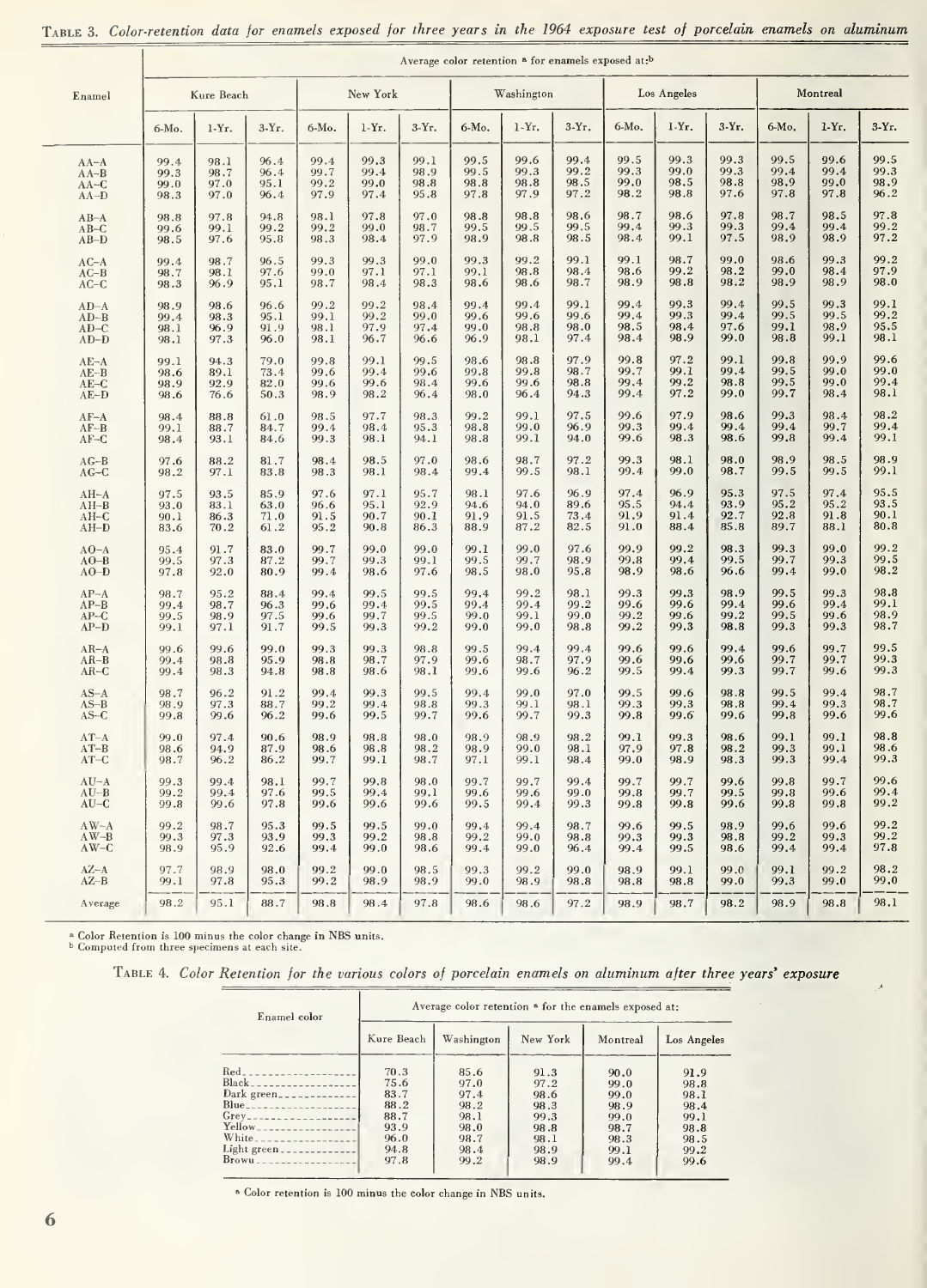

FIGURE 3. Comparison of the color retention of the nine different colors included in this test program.

|  | TABLE 5. Effect of initial gloss on the color retention of porcelain enamels on aluminum |  |  |  |  |  |  |  |
|--|------------------------------------------------------------------------------------------|--|--|--|--|--|--|--|
|--|------------------------------------------------------------------------------------------|--|--|--|--|--|--|--|

| Initial gloss                                                                                    | Average color retention <sup>a</sup> for the enamels exposed at: |                      |                      |                      |                      |  |  |  |
|--------------------------------------------------------------------------------------------------|------------------------------------------------------------------|----------------------|----------------------|----------------------|----------------------|--|--|--|
|                                                                                                  | Kure Beach                                                       | Washington           | New York             | Montreal             | Los Angeles          |  |  |  |
|                                                                                                  |                                                                  | <b>All Enamels</b>   |                      |                      |                      |  |  |  |
| $Law$ $10W$<br>$M$ edium<br>$High$ <sub>----------------</sub>                                   | 92.8<br>92.9<br>83.4                                             | 97.8<br>98.5<br>95.6 | 98.0<br>98.5<br>97.0 | 98.8<br>98.7<br>97.2 | 98.8<br>98.8<br>97.6 |  |  |  |
|                                                                                                  | Colors produced in more than one gloss range                     |                      |                      |                      |                      |  |  |  |
|                                                                                                  |                                                                  |                      | White                |                      |                      |  |  |  |
| $Low$ -----------------<br>Medium<br>$High$ <sub>-------------</sub>                             | 95.9<br>95.5<br>96.3                                             | 98.0<br>99.0<br>98.7 | 97.3<br>98.1<br>98.3 | 97.7<br>98.2<br>98.5 | 97.7<br>98.2<br>98.7 |  |  |  |
|                                                                                                  |                                                                  |                      | Black                |                      |                      |  |  |  |
| $Low$ ----------------<br>$Median$ <sub>-------------</sub><br>$High$ <sub>---------------</sub> | 82.8<br>84.7<br>71.7                                             | 97.7<br>96.9<br>96.9 | 97.7<br>95.8<br>97.7 | 99.0<br>99.4<br>99.1 | 98.4<br>99.4<br>98.9 |  |  |  |
|                                                                                                  |                                                                  |                      | Light green          |                      |                      |  |  |  |
| $Low$ ----------------<br>$Median$ <sub>----------</sub>                                         | 96.6<br>93.5                                                     | 97.8<br>98.8         | 98.3<br>99.4         | 99.5<br>99.1         | 99.4<br>98.5         |  |  |  |

\* Color retention is 100 minus the color change in NBS units.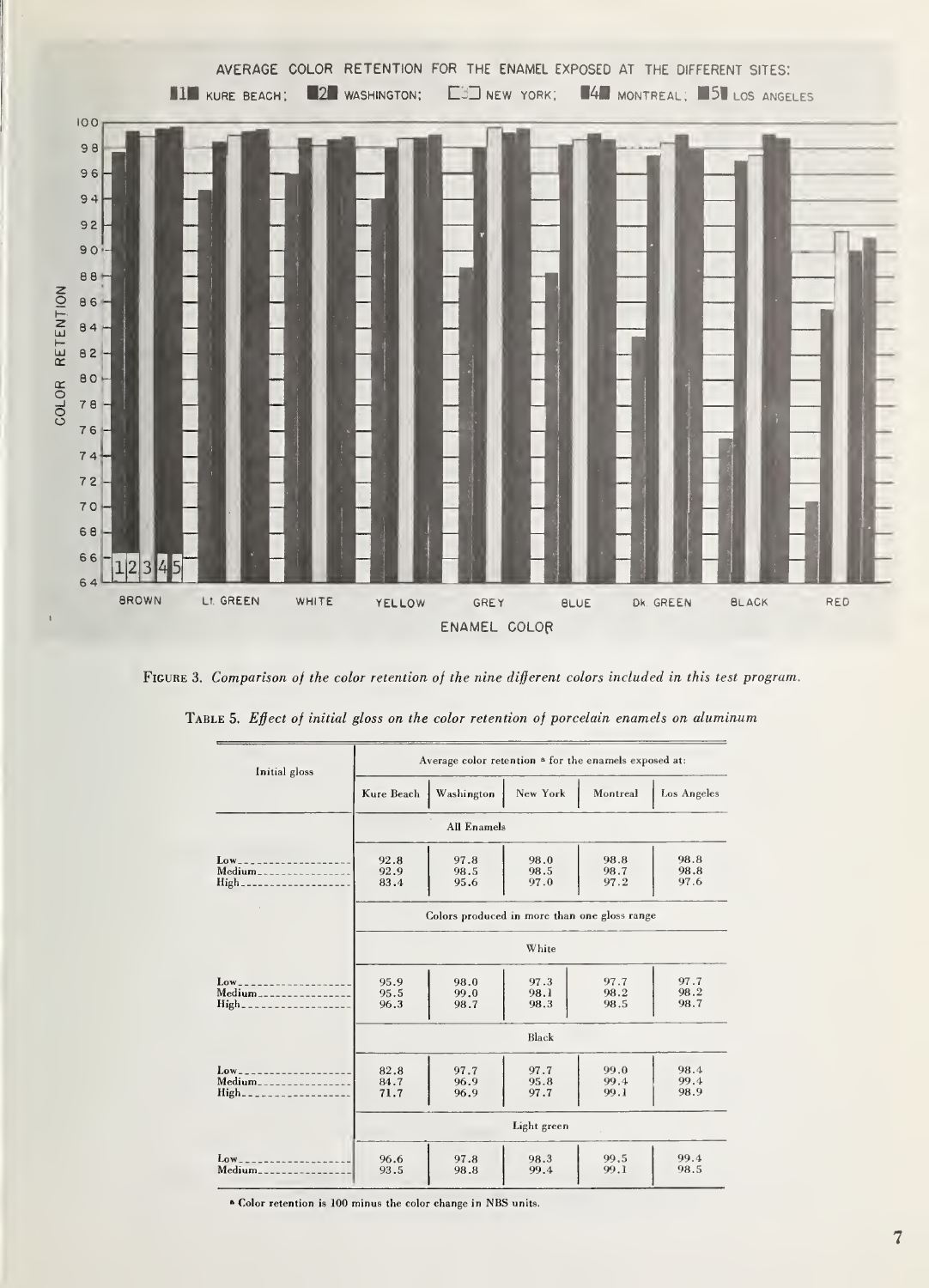| Number of coats                                                           | Average color retention <sup>a</sup> for the enamels exposed at: |              |              |              |              |  |  |  |  |
|---------------------------------------------------------------------------|------------------------------------------------------------------|--------------|--------------|--------------|--------------|--|--|--|--|
|                                                                           | Kure Beach                                                       | Washington   | New York     | Montreal     | Los Angeles  |  |  |  |  |
|                                                                           |                                                                  | All Enamels  |              |              |              |  |  |  |  |
| One <sub>--------------</sub><br>$Two$ <sub>2</sub> - - - - - - - - - - - | 81.8<br>94.5                                                     | 95.6<br>98.5 | 96.7<br>98.6 | 97.1<br>98.8 | 97.5<br>98.9 |  |  |  |  |
|                                                                           | White Enamels Only                                               |              |              |              |              |  |  |  |  |
| $One$ <sub>-----------</sub><br>Two                                       | 96.4<br>95.5                                                     | 98.2<br>98.0 | 98.7<br>98.6 | 98.6<br>98.1 | 98.4<br>98.1 |  |  |  |  |

Table 6. Effect of one and two coats on the color retention of porcelain enamels on aluminum

^ Color retention is 100 minus the color change in NBS units.



FIGURE 4. Correlation between boiling acid solubility test and color retention for the enamels<br>exposed at (a) Kure Beach, (b) Los Angeles.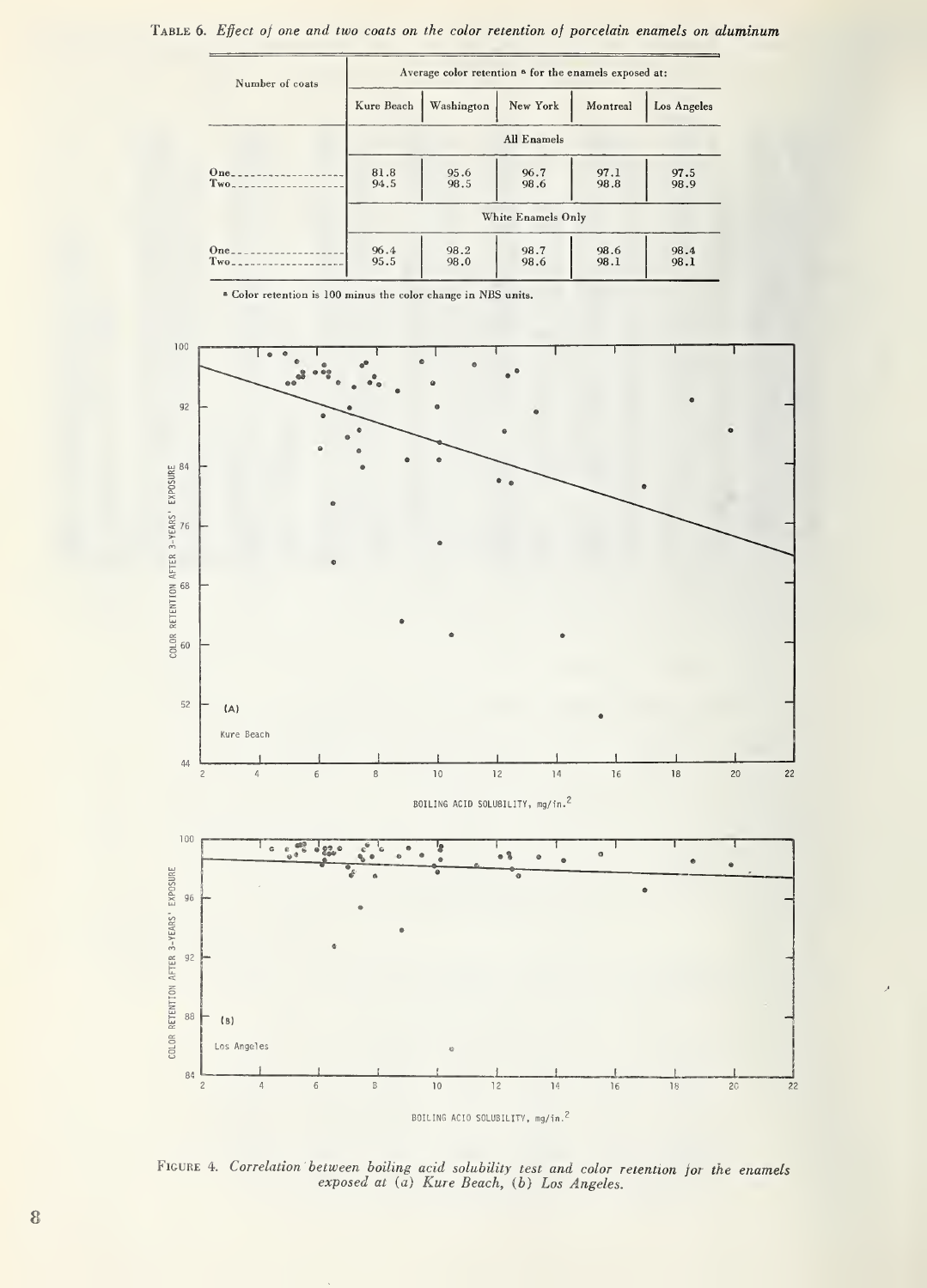differences in color retention of the one- and two-coat systems are small, less than one NBS unit at all sites, they may prove significant after longer exposure times. The one-coat enamels had consistently higher color retentions than the two-coat enamels.

#### 3.7. Correlation with Accelerated Tests

The correlation between color retention and the boiling acid solubility test is illustrated for Kure Beach and Los Angeles in figure 4. It can be seen that at the mild site, Los Angeles, the color retention remains high regardless of the boiling acid solubility, while at the severe site, Kure Beach, the color retention may be as low as 70 or as high as 98 for approximately the same value of boiling acid solubility.

The relatively poor correlation between color re tention and boiling acid solubility led to the development of another test which could be useful in pre dicting the color retentions of these enamels. The new test uses the same apparatus as the boiling acid solubility test but the reagents and time of treatment were changed. Fifty ml of 12.5 percent aqueous cupric chloride solution are substituted for 150 ml of 6 per cent citric acid. The specimen surface is exposed to boiling cupric chloride solution for one hour. The treated area is then rinsed with 10 ml of a <sup>1</sup> percent solution of oxalic acid to remove any green copper stains that may have accumulated. The specimen is removed from the apparatus, washed with a mild detergent solution, rinsed with tap water, distilled



FIGURE 5. Correlation between boiling cupric chloride treatment and color retention for the enamels exposed at (a) Kure Beach, (b) Los Angeles.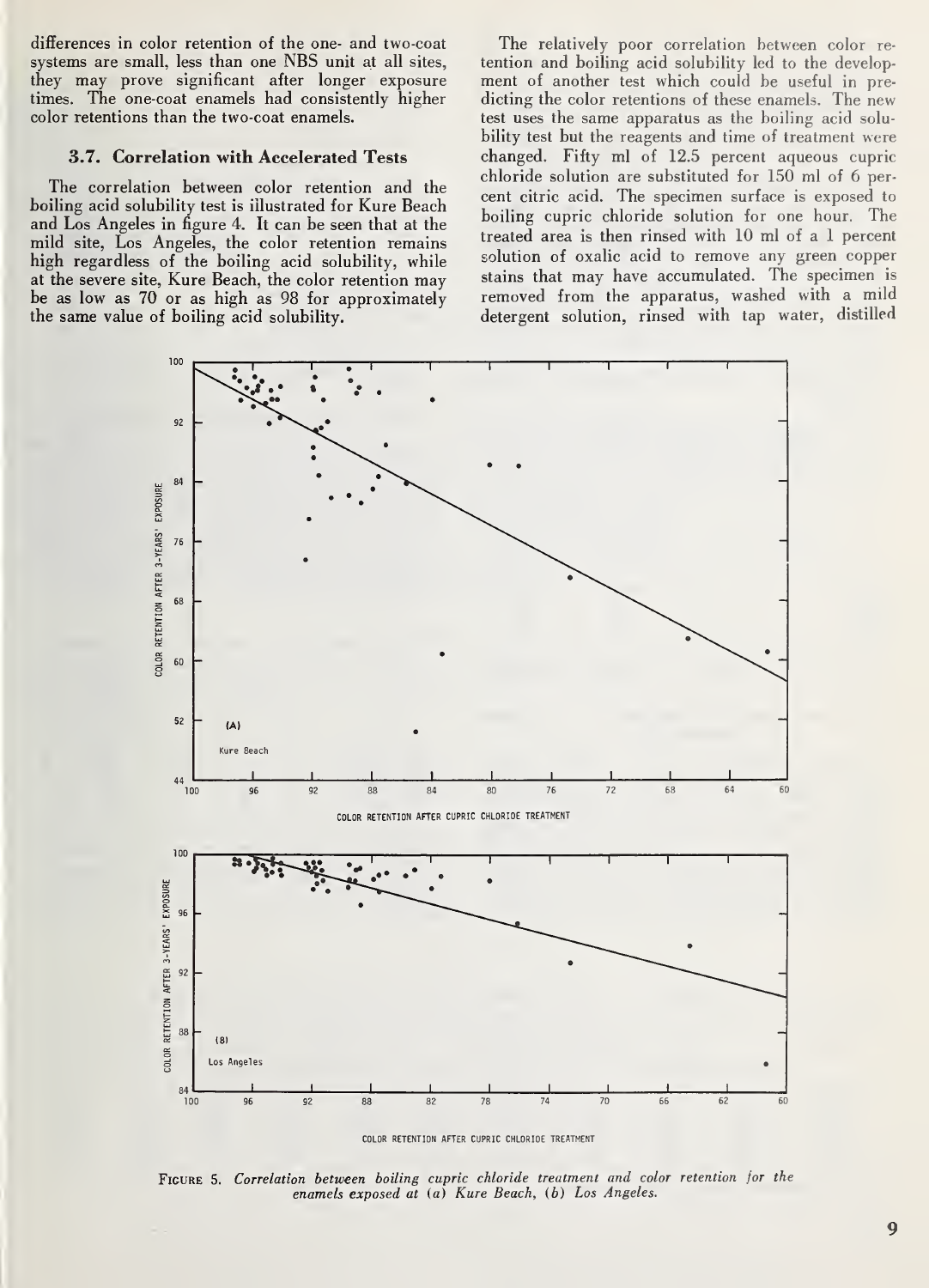water, and alcohol, and allowed to dry in a near verti cal position. After the specimens are dry the color difference between the tested and untested portions of the specimens is determined and is used as a measure of the specimens' weather resistance. These values are plotted as a function of the color-retention values after three years' exposure in figure 5. The correlation is improved over that obtained for the boiling acid solubility as indicated by the smaller residual standard deviations (see table 7) for the fits of the least squares lines. Although the correlation between the color re tention and the results of the boiling cupric chloride test is better than that with the boiling acid solubility test, it is felt that longer exposure times are necessary before any recommendations for specification changes are made. This increased exposure time is necessary because the color retention after three years' exposure of the enamels that passed the boiling acid solubility test is adequate (more than 94) at all sites except Kure Beach.

TABLE 7. Comparison of the residual standard deviations  $\alpha$  for the least squares fits for boiling acid solubility and cupric chloride tests versus color retention of exposed enamels

|                                                                                                                | Residual standard deviation of fit    |                                      |  |  |  |
|----------------------------------------------------------------------------------------------------------------|---------------------------------------|--------------------------------------|--|--|--|
| Exposure site                                                                                                  | Boiling acid<br>solubility            | Cupric<br>chloride                   |  |  |  |
| Kure Beach___________________________<br>New York____________________________<br>$Montreal_{\_{}{}^{}_{\_{}}}$ | 10.24<br>4.39<br>2.45<br>3.00<br>2.23 | 8.14<br>3.11<br>1.48<br>1.85<br>1.20 |  |  |  |

\* These residual standard deviations were computed hy a subroutine called \*'Ortho", Walsh^ P., Ortho, Commun. Assoc. Computing Mach. 5 511-13 (1962).

#### 3.8. Correlation with Enamels in a Previous Exposure Test

Kure Beach, Washington, and Los Angeles are three sites common to both the current test and a test ini tiated in 1956 [11]. The average color-retention data for the enamels exposed at these sites in both tests are included in table 8. These data indicate that the enamels in the current test are as durable as the early porcelain enamels on aluminum at all sites, and at the milder sites, Washington and Los Angeles, are as good as the acid resistant enamels on steel. Since it was

shown (sec. 2.4) that the initial color has a marked effect on the color retention, only the white, yellow, and green enamels on aluminum were used in this comparison.

| TABLE 8. Comparison of the color retention of the enamels in |  |
|--------------------------------------------------------------|--|
| this test with those in an earlier test                      |  |

| Exposure<br>test | Type of enamel                                   | Average color retention a<br>for enamels exposed at: |                               |      |  |  |  |
|------------------|--------------------------------------------------|------------------------------------------------------|-------------------------------|------|--|--|--|
|                  |                                                  | Kure Beach                                           | <b>Washington</b> Los Angeles |      |  |  |  |
| 1956 b<br>1956 b | Acid resistant, on steel<br>On aluminum, (green, | 97.9                                                 | 98.2                          | 98.4 |  |  |  |
|                  | white, and yellow) $_{--}$                       | 93.3                                                 | 97.1                          | 97.1 |  |  |  |
| 1964             | On aluminum, (green,<br>white, and yellow)_      | 94.0                                                 | 98.4                          | 98.7 |  |  |  |

<sup>a</sup> Color retention is 100 minus the color change in NBS units, b Data taken from Reference 11.

#### 3.9. Nature-Tone Enamels on Aluminum

Seven nature-tone or mat enamels on aluminum were added to the test program after the one-year inspection. The initial gloss, color, and thickness of these enamels are presented in table 9 while the color retention and percentage gloss-retained data for these enamels are presented in table 10. These data indicate good gloss and color retention for most enamels at all sites. One enamel, AM-7, spalled enough to constitute failure at all sites.

Table 9. Initial data for nature-tone enamels on aluminum

| Enamel                                                             | Color                                                                                                                                                                       | $45-deg$ a<br>Specular<br>gloss                     | Thick-<br>ness b                                      | Boiling o<br>acid<br>solubility                                 | Acid d<br>spot<br>test |
|--------------------------------------------------------------------|-----------------------------------------------------------------------------------------------------------------------------------------------------------------------------|-----------------------------------------------------|-------------------------------------------------------|-----------------------------------------------------------------|------------------------|
| $AM-2$<br>$AM-3$<br>$AM-4$<br>$AM-5$<br>$AM-6$<br>$AM-7$<br>$AM-8$ | Lt. brown_____.<br>$Blue_{-}$ ---------<br>Lt. blue________<br>$Green_{\texttt{---}}$<br>Lt. green________<br>$Gray$ <sub>---------</sub><br>Lt. $gray$ <sub>--------</sub> | 19.5<br>10.5<br>7.6<br>17.4<br>16.5<br>11.2<br>45.3 | mils<br>2.3<br>2.6<br>2.1<br>2.7<br>3.1<br>2.1<br>2.0 | $mg/ln^2$<br>10.0<br>13.0<br>9.3<br>13.6<br>8.0<br>11.7<br>15.7 | A<br>R<br>$\mathbf{R}$ |

» The 45-deg specular gloss was measured in accordance with ASTM designation

C-346.<br>
b The thickness was measured in accordance with ASTM designation E-376.<br>
\* The boiling acid solubility was determined in accordance with ASTM designa-<br>
tion C-283.

<sup>d</sup> The acid spot test ratings were determined in accordance with ASTM designation C-282.

TABLE 10. Gloss and color retention of nature-tone enamels on aluminum after two years' exposure

| Enamel                                                              | Average color retention <sup>a</sup> for enamels exposed at: |                                                      |                                                      |                                                      |                                                      | Average percentage gloss retained for enamels exposed at: |                                                      |                                                            |                                                       |                                                       |
|---------------------------------------------------------------------|--------------------------------------------------------------|------------------------------------------------------|------------------------------------------------------|------------------------------------------------------|------------------------------------------------------|-----------------------------------------------------------|------------------------------------------------------|------------------------------------------------------------|-------------------------------------------------------|-------------------------------------------------------|
|                                                                     | Kure Beach                                                   | Washington                                           | New York                                             | Montreal                                             | Los Angeles                                          | Kure Beach                                                | Washington                                           | New York                                                   | Montreal                                              | Los Angeles                                           |
| $A^M-2$<br>$AM-3$<br>$AM-4$<br>$AM-5$<br>$AM-6$<br>$AM-7$<br>$AM-8$ | 92.9<br>92.5<br>95.2<br>96.2<br>96.4<br>91.3<br>93.9         | 97.1<br>95.1<br>98.9<br>99.0<br>98.9<br>98.2<br>97.8 | 98.9<br>99.3<br>99.3<br>99.7<br>99.5<br>99.4<br>98.7 | 97.5<br>98.1<br>99.2<br>98.3<br>99.7<br>99.3<br>97.7 | 98.8<br>98.8<br>99.1<br>99.6<br>98.9<br>98.7<br>98.6 | 76.8<br>74.0<br>79.9<br>88.0<br>77.3<br>76.6<br>65.0      | 91.5<br>88.8<br>82.4<br>92.5<br>89.9<br>77.3<br>93.0 | 119.2<br>103.0<br>108.3<br>113.1<br>110.7<br>155.3<br>84.9 | 87.3<br>95.2<br>105.6<br>95.1<br>91.4<br>88.9<br>84.9 | 85.7<br>92.9<br>103.0<br>95.1<br>85.2<br>87.7<br>82.2 |

\* Color retention is 100 minus the color change in NBS units.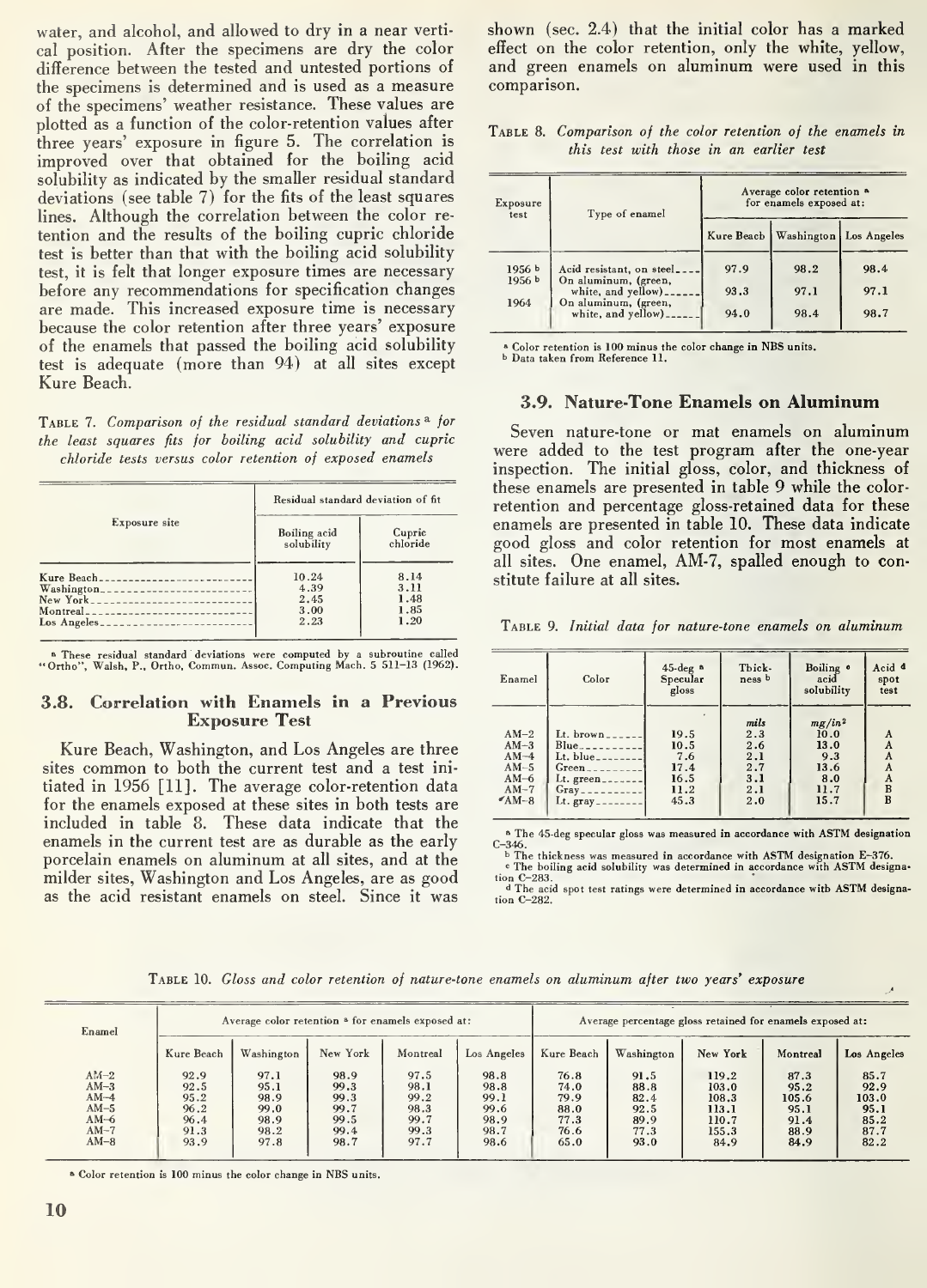The 3-year inspection of the enamels included in the 1964 Exposure Test of Porcelain Enamels on Alumi num indicated that:

- 1. The color retention of all colors except reds was good at all sites except Kure Beach.
- 2. There was no significant spalling on any of the enamels originally included in this test. One nature-tone enamel added to the test after one year's exposure did spall.
- 3. The atmosphere at Kure Beach was extremely aggressive on many of the enamels included in this test.
- 4. There were no significant effects attributable either to initial gloss or coating thickness.
- The correlation between color retention and boiling acid solubility was poor.
- 6. The results of the boiling cupric chloride test correlated better with color retention than did those of the boiling acid solubility test.

#### 5. References

[1] Rushmer, M. A., and Burdick, M. D., Weather Resist- ance of Porcelain Enamels: Effect of Exposure Site and Other Variables after Seven Years, Nat. Bur. Stand. (U.S.), Bldg. Sci. Ser. 4, 16 pages (May 1966).

[2] Resistance of Porcelain Enameled Utensils to Boiling Acid, C-283 ASTM Book of Standards, Pt. 13, (1968).

[3] Acid Resistance of Porcelain Enamels (Citric Acid

Spot Test), C-282 ASTM Book of Standards, Pt. 13, (1968). [4] Recommended Practice for Measurement of Coating Thickness by Magnetic Field or Eddy Current (Electromagnetic) Test Methods, E-376 ASTM Book of Standards, Pt. 3,

(1968).<br>[5] Gloss of Ceramic Materials, 45-Deg. Specular, C-346, [5] Gloss of Ceramic Materials, 45-Deg. Specular, C-346, ASTM Book of Standards, Pt. 13, (1968). [6] Instrumental Evaluation of Color Differences of Opaque

Materials, D-2244, ASTM Book of Standards, Pt. 21, (1968).

[7] Potter, A., Using an electronic computer to reduce weathering data. Proceedings of the Porcelain Enamel In stitute Forum 20, 73 (1958).

[8] Test for Spalling Resistance of Porcelain Enameled Aluminum, C-486, ASTM Book of Standards, Pt. 13, (1968).

[9] Natrella, M. G., Some tests v^hich are independent of the form of distribution, Chapter 16, Experimental Statistics, Nat. Bur. Stand. (U.S.), Handb. 91 (August 1963).

[10] Recommended Specification for Architectural Porcelain Enamel on Aluminum for Exterior Use, PEI: ALS-105, Porcelain Enamel Institute, (1969)

[11] Moore, D. G., and Potter, A., Effect of Exposure Site on Weather Resistance of Porcelain Enamels Exposed for Three Years, Nat. Bur. Stand. (U.S.), Monogr. 44, 13 pages (April 1962).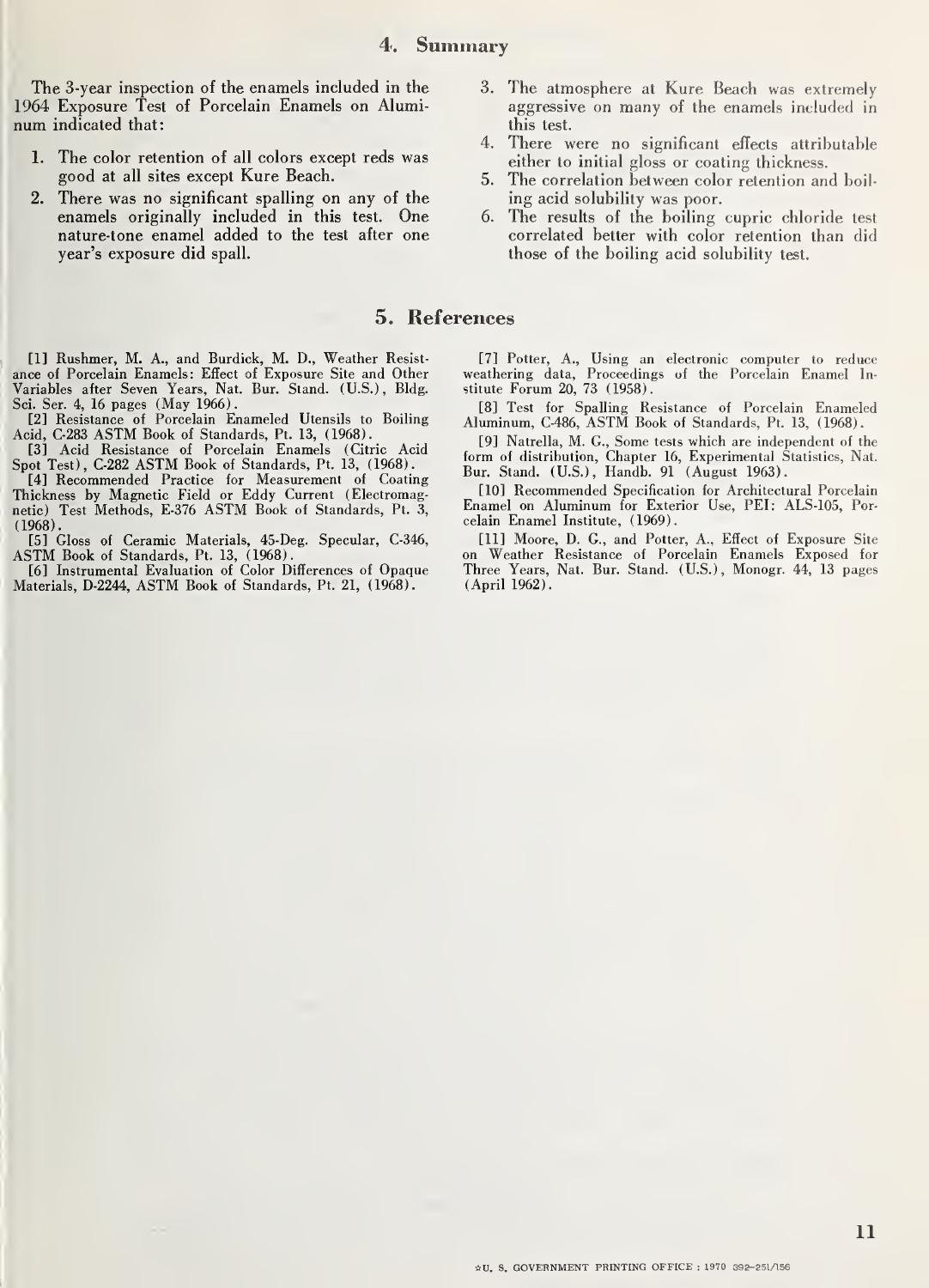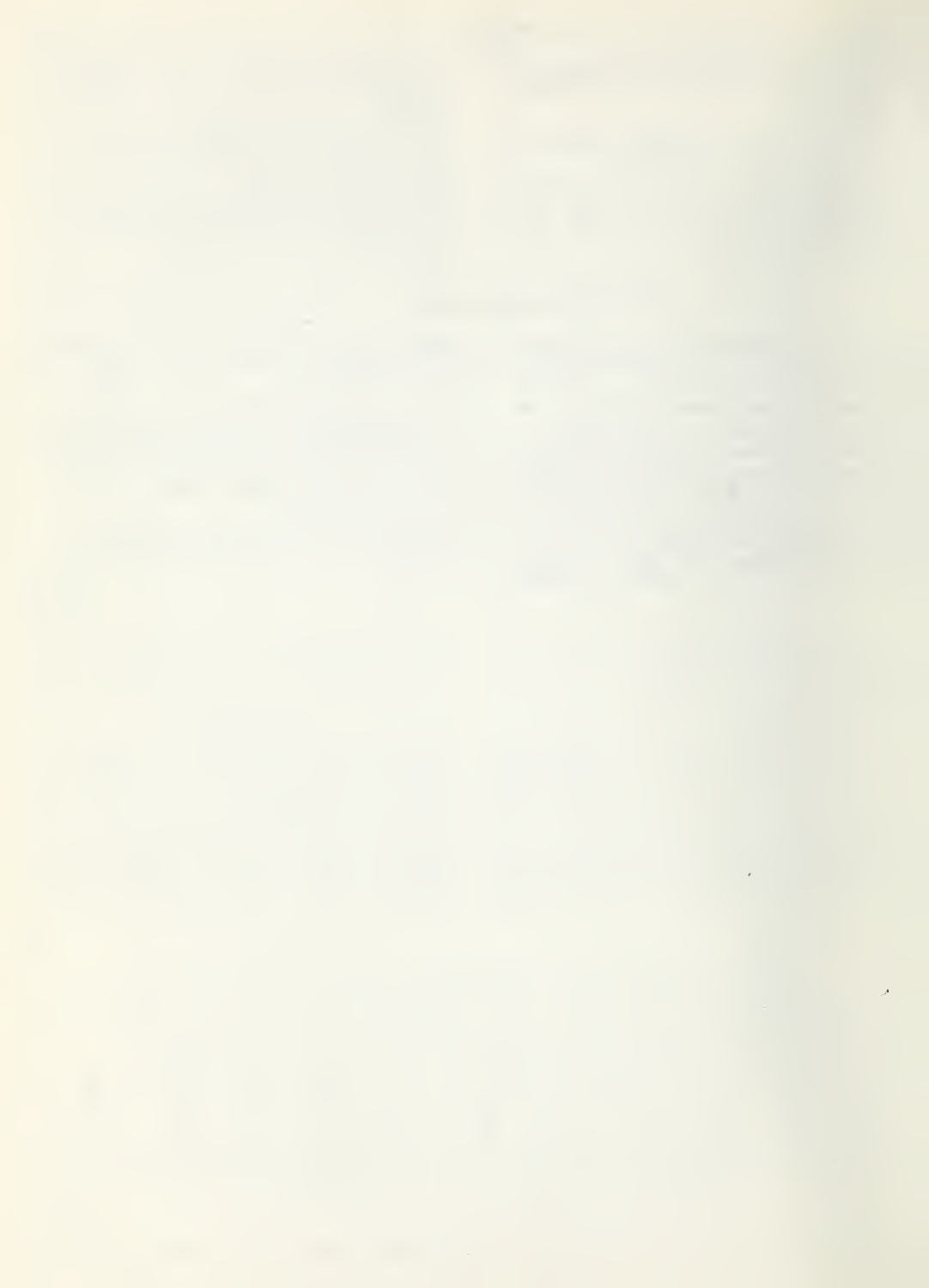#### NATIONAL BUREAU OF STANDARDS

The National Bureau of Standards ' was established by an act of Congress March 3, 1901 . Today, in addition to serving as the Nation's central measurement laboratory, the Bureau is a principal focal point in the Federal Government for assuring maximum application of the physical and engineering sciences to the advancement of technology in industry and commerce. To this end the Bureau conducts research and provides central national services in four broad program areas. These are: (1) basic measurements and standards, (2) materials measurements and standards, (3) technological measurements and standards, and (4) transfer of technology.

The Bureau comprises the Institute for Basic Standards, the Institute for Materials Research, the Institute for Applied Technology, the Center for Radiation Research, the Center for Computer Sciences and Technology, and the Office for Information Programs.

THE INSTITUTE FOR BASIC STANDARDS provides the central basis within the United States of a complete and consistent system of physical measurement; coordinates that system with measurement systems of other nations; and furnishes essential services leading to accurate and uniform physical measurements throughout the Nation's scientific community, industry, and commerce. The Institute consists of an Office of Measurement Services and the following technical divisions:

Applied Mathematics—Electricity—Metrology—Mechanics—Heat—Atomic and Molecular Physics—Radio Physics  $2$ —Radio Engineering  $2$ —Time and Frequency  $2$ —Astrophysics  $2$ —Cryogenics.<sup>2</sup>

THE INSTITUTE FOR MATERIALS RESEARCH conducts materials research leading to im proved methods of measurement standards, and data on the properties of well-characterized materials needed by industry, commerce, educational institutions, and Government; develops, produces, and distributes standard reference materials; relates the physical and chemical properties of materials to their behavior and their interaction with their environments; and provides advisory and research services to other Government agencies. The Institute consists of an Office of Standard Reference Materials and the following divisions:

Analytical Chemistry—Polymers—Metallurgy—Inorganic Materials—Physical Chemistry. THE INSTITUTE FOR APPLIED TECHNOLOGY provides technical services to promote the use of available technology and to facilitate technological innovation in industry and Government; cooperates with public and private organizations in the development of technological standards, and test methodologies; and provides advisory and research services for Federal, state, and local government agencies. The Institute consists of the following technical divisions and offices:

Engineering Standards—Weights and Measures — Invention and Innovation — Vehicle Systems Research—Product Evaluation—Building Research—Instrument Shops—Measurement Engineering—Electronic Technology—Technical Analysis.

THE CENTER FOR RADIATION RESEARCH engages in research, measurement, and application of radiation to the solution of Bureau mission problems and the problems of other agencies and institutions. The Center consists of the following divisions:

Reactor Radiation—Linac Radiation—Nuclear Radiation—Applied Radiation.

THE CENTER FOR COMPUTER SCIENCES AND TECHNOLOGY conducts research and provides technical services designed to aid Government agencies in the selection, acquisition, and effective use of automatic data processing equipment; and serves as the principal focus for the development of Federal standards for automatic data processing equipment, techniques, and computer languages. The Center consists of the following offices and divisions:

Information Processing Standards—Computer Information — Computer Services — Sys tems Development—Information Processing Technology.

THE OFFICE FOR INFORMATION PROGRAMS promotes optimum dissemination and accessibility of scientific information generated within NBS and other agencies of the Federal government; promotes the development of the National Standard Reference Data System and a system of information analysis centers dealing with the broader aspects of the National Measure ment System, and provides appropriate services to ensure that the NBS staff has optimum accessibility to the scientific information of the world. The Office consists of the following organizational units:

Office of Standard Reference Data—Clearinghouse for Federal Scientific and Technical Information "----Office of Technical Information and Publications----Library----Office of Public Information—Office of International Relations.

<sup>&#</sup>x27;Headquarters and Laboratories at Gaithersburg. Maryland, unless otherwise noted: mailing address Washington, D.C. 20234.

<sup>2</sup> Located at Boulder. Colorado 80302.

<sup>&</sup>lt;sup>3</sup> Located at 5285 Port Royal Road, Springfield, Virginia 22151.